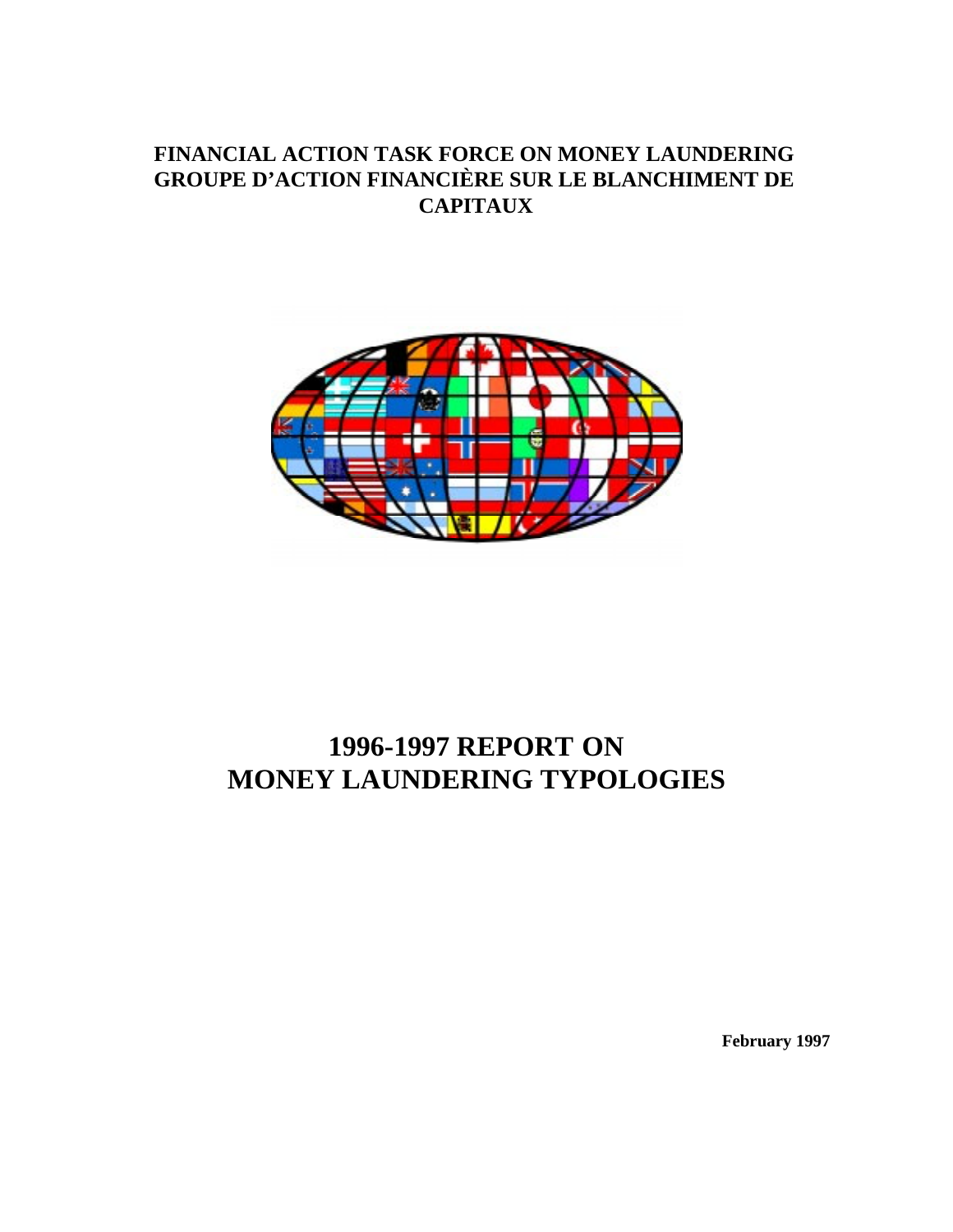# **FATF-VIII REPORT ON MONEY LAUNDERING TYPOLOGIES**

#### **I. INTRODUCTION**

1. The group of experts met in Paris on 19-20 November 1996 under the chairmanship of Mr. Stanley Morris, Director, Financial Crimes Enforcement Network (FinCEN). The group included representatives from the following FATF members: Australia, Austria, Belgium, Canada, Denmark, Finland, France, Germany, Ireland, Italy, Japan, Luxembourg, the Netherlands, Norway, Portugal, Spain, Sweden, Switzerland, Turkey, the United Kingdom and the United States. Experts from non-member, observer organisations: Interpol, the International Organisation of Securities Commissions (IOSCO) and the Inter-American Drug Abuse Control Commission (OAS/CICAD) were present as well. In addition, representatives from the Organisation for Economic Co-operation and Development (OECD) attended some of the discussions on new technologies payments.

2. The purpose of the 1996/1997 "typologies exercise" was to provide a forum for law enforcement experts - those primarily tasked with combating money laundering - to discuss recent trends in the laundering of criminal proceeds, emerging threats, and effective countermeasures. While the discussions focused principally on money laundering developments in FATF member nations, the experts also sought to pool available information on prevailing money laundering patterns in non-member countries or regions.

3. A special topic of discussion for the 1996/1997 typologies exercise was the subject of current technologies developments in alternate payment methods - in particular payment systems using smart cards and the Internet. This subject was built into the 1996/1997 agenda to expand on the work begun in last year's typologies exercise, and to continue discussions which were commenced in the financial services forum of January 1996. To facilitate the dialogue, private sector representatives of organisations engaged in issuing or providing the new payment methods attended the meeting and gave presentations on more detailed aspects of their systems. In addition, representatives of a number of banking associations and other bodies interested in this topic attended the meeting.

4. The topics covered by the meeting were :

(a) monetary or percentage estimates of the money laundering that can be quantified, and if this was not possible, rough estimates of the size of money laundering activities relative to the amount of legitimate activities;

(b) the principal sources of illegal proceeds laundered;

(c) the principal money laundering methods detected in the following sectors : banking, non-bank institutions and non-financial businesses;

(d) electronic funds transfers and whether there are difficulties in identifying the ordering customer in an electronic funds transfer transaction;

(e) new (and/or proposed) money laundering counter-measures (legislative, regulatory, policy, etc.);

(f) non-FATF members - key money laundering centres/regions including details relevant to items (b) - (e) above.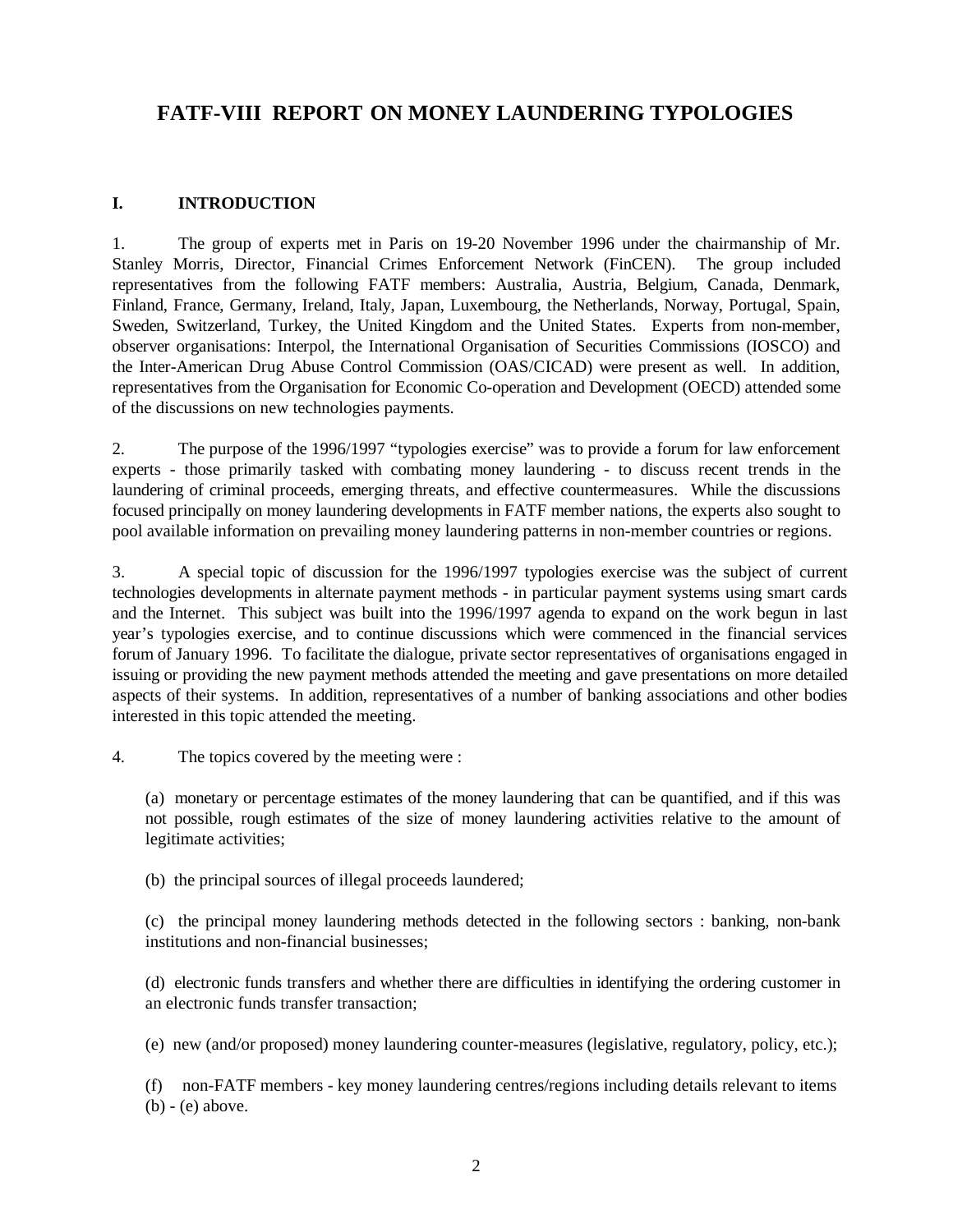#### **II. ESTIMATE OF THE MONEY LAUNDERING PROBLEM**

5. Due to the difficulties in deriving an accurate and precise figure for the amount of money laundering which is taking place in FATF members, it was agreed that as part of their submissions members would endeavour to provide some rough estimate of the amount of money laundering occurring in their countries.

6. Unfortunately, the vast majority of FATF members lack sufficient data to support any credible estimate. The most comprehensive figures remain the results of the study produced by the Australian delegation for 1995 which projected the amount of money laundered in that country to be approximately A\$ 3.5 billion (US\$ 2.8 billion) during 1995.

7. Several members provided evidence of the number of suspicious transaction reports filed in their countries and the amounts involved in those transactions. These figures ranged from US\$ 45 million in one country to US\$ 800 million in another. However it was recognised that this figure is clearly a subset of the total amount of money laundering.

8. Other experts offered data on sums seized pursuant to money laundering investigations or prosecutions. Thus one member was unable to establish the magnitude of money laundering taking place, but as an example could show that one law enforcement agency for the partial year (1 October 1995 - 31 August 1996), had 1,233 cases of money laundering prosecuted with a total value of US\$ 1.62 billion. However this information too does not support a valid estimate of the amount of tainted funds entering the legitimate financial stream, as it is can only be a small percentage of the total amount of proceeds of crime.

9. The considerable difficulties in calculating the size of the money laundering problem were recognised by the experts, and there were differing opinions as to the practicality of continuing attempts to estimate. Whilst a statistically significant estimate would provide valuable information, the lack of available statistics, and the difficulties with methodology could make such a study a very difficult and time consuming exercise. Other experts suggested that an accurate estimate would be an important tool to measure whether anti-money laundering measures were having any effect, and would provide important information for governments. A more modest objective for the short term was suggested - namely the compilation of accurate and comprehensive statistics on matters such as money laundering convictions, seizures, and confiscation. One international organisation noted that the number of money laundering cases reported to it had increased from 215 in 1992 to about 900 in 1996. Other experts noted that such statistics are often misleading, and do not give an accurate picture of the size of the problem.

#### **III. RECENT TRENDS AMONG FATF MEMBERS**

#### **A. The Principle Sources of Illegal Proceeds**

10. Drug trafficking and financial crimes (bank fraud, credit card fraud, investment fraud, advance fee fraud, bankruptcy fraud, embezzlement and the like) remain the most frequently mentioned sources of illegal proceeds. As in the 1995/96 report, drug trafficking is still the largest single generator of illegal proceeds, but the amount of laundering linked to financial crime is also very significant and the Scandinavian members continued to report greater levels of illicit profits stemming from financial crimes than from narcotics. A number of countries also indicated that smuggling of goods (often items that were highly taxed such as alcohol or tobacco) generated a very large amount of proceeds which was being laundered.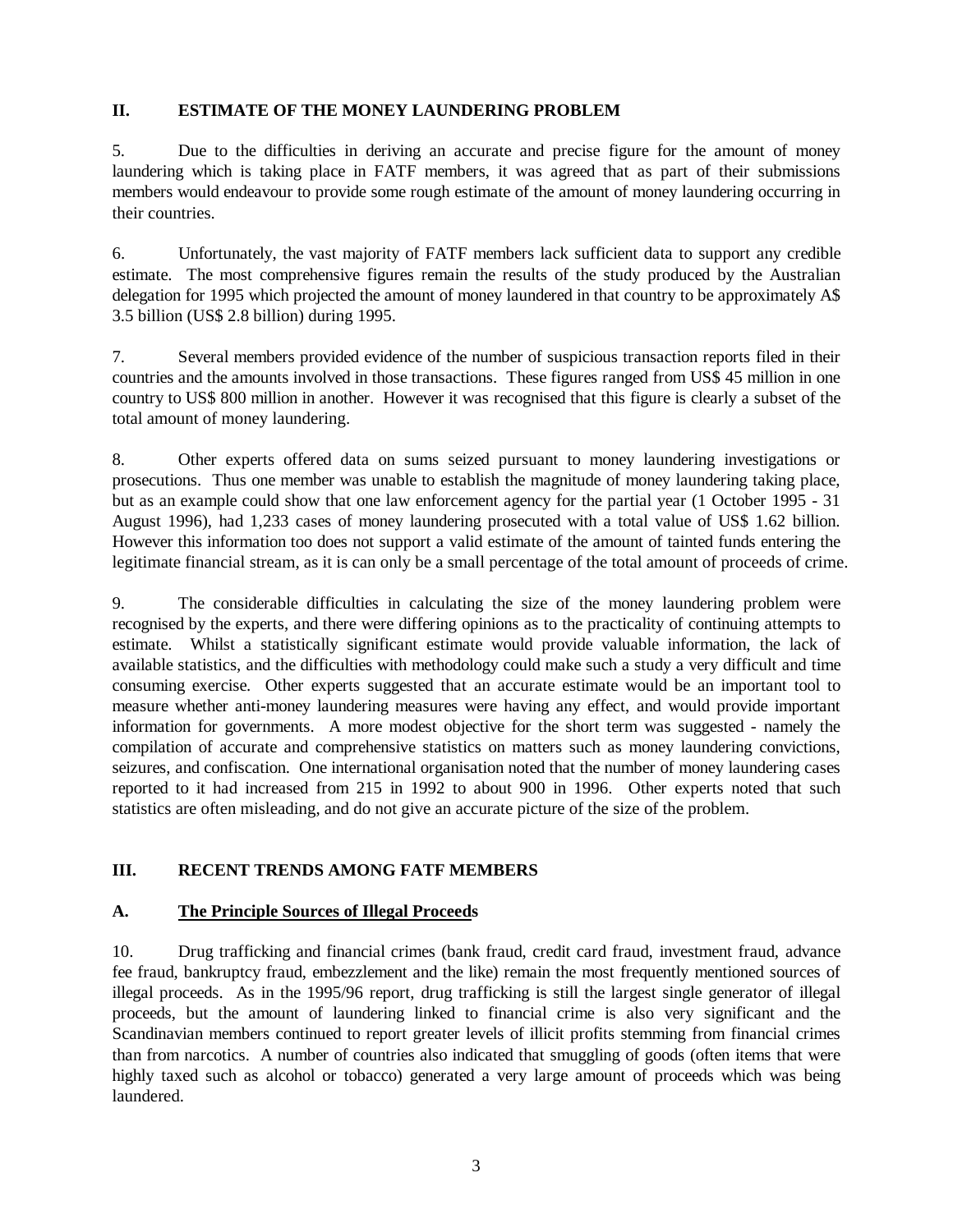11. Criminal activity which is linked to organised crime also continues to be responsible for a large proportion of the dirty money flowing through financial channels. Organised crime groups in Italy, Japan, Colombia, Russia and Eastern Europe, Nigeria and the Far East, and other similar groups are involved in a wide range of criminal activities. In addition to drug trafficking, these enterprises generate funds from loan sharking, illegal gambling, fraud, embezzlement, extortion, prostitution, corruption, illegal trafficking in arms and human beings, organised motor vehicle theft and many other offences. A trend was also noticed in some countries whereby criminals who had been solely engaged in drug trafficking were either broadening their activities to take part in a wider range of criminality, or had switched to fraud and other offences which attracted lower penalties.

12. Many European countries continued to find that significant amounts of cash and other forms of payment were flowing into their countries from the former Soviet Union and other Eastern Europe countries. There remain major difficulties in many cases in identifying whether this money is the proceeds of crime or capital flight money, and if identified as having an illegal origin, it is remains very difficult to determine what the predicate offence was. Although co-operation had been received from the law enforcement authorities in certain Eastern European countries in some cases, this was not consistent, and on many occasions investigations were not completed due to an inability to identify the predicate offence.

# **B. Current Trends in Money Laundering**

13. Some general observations can be made regarding the methods of money laundering currently in use in the FATF members. First, no significant new methods of money laundering were identified by member states, and indeed a number of traditional money laundering techniques continued to be prominent methods for hiding the proceeds of crime. Second, although there were no new methods, there continues to be changes in the relative use of the various money laundering methods, and in particular there was a continuing trend for money launderers to move away from the banking to the non-bank financial institution sector.

14. Almost all members felt that there was a continuing increase in the amount of criminal cash being smuggled out of their respective countries for placement into the financial system abroad. In many European countries there are no cross border controls on the movement of cash, and it is relatively simple for launderers to take large sums of cash by road to neighbouring countries. As with drugs, the authorities believe that whilst large amounts of cash are carried on the passengers person, an even greater amount may be hidden in cargo or goods shipments. The continuing trend of cash smuggling appears to be mostly attributable to the success of anti-money laundering measures in banks and other financial institutions. A corresponding feature of cash smuggling is the detection of a significant amount of cash stockpiling.

15. An interesting trend in one country appears to be that money laundering cells try to limit the amount in any single accumulations of funds to US\$ 300,000 to US\$ 500,000. The reason for this appears to be to limit losses due to seizure by law enforcement or theft. Although this limit seems to apply to any method of money laundering (smurfing, wire transfer, etc.), it is especially apparent in currency smuggling.

(i) The Banking Sector

16. Banks remain an important mechanism for the disposal of criminal proceeds, though there appears to be a recognition by money launderers that obvious techniques such as depositing large sums of cash into bank accounts for subsequent transfer is likely to be reported to law enforcement authorities, and thus extra steps are being taken. A significant number of countries reported that the technique of "smurfing" or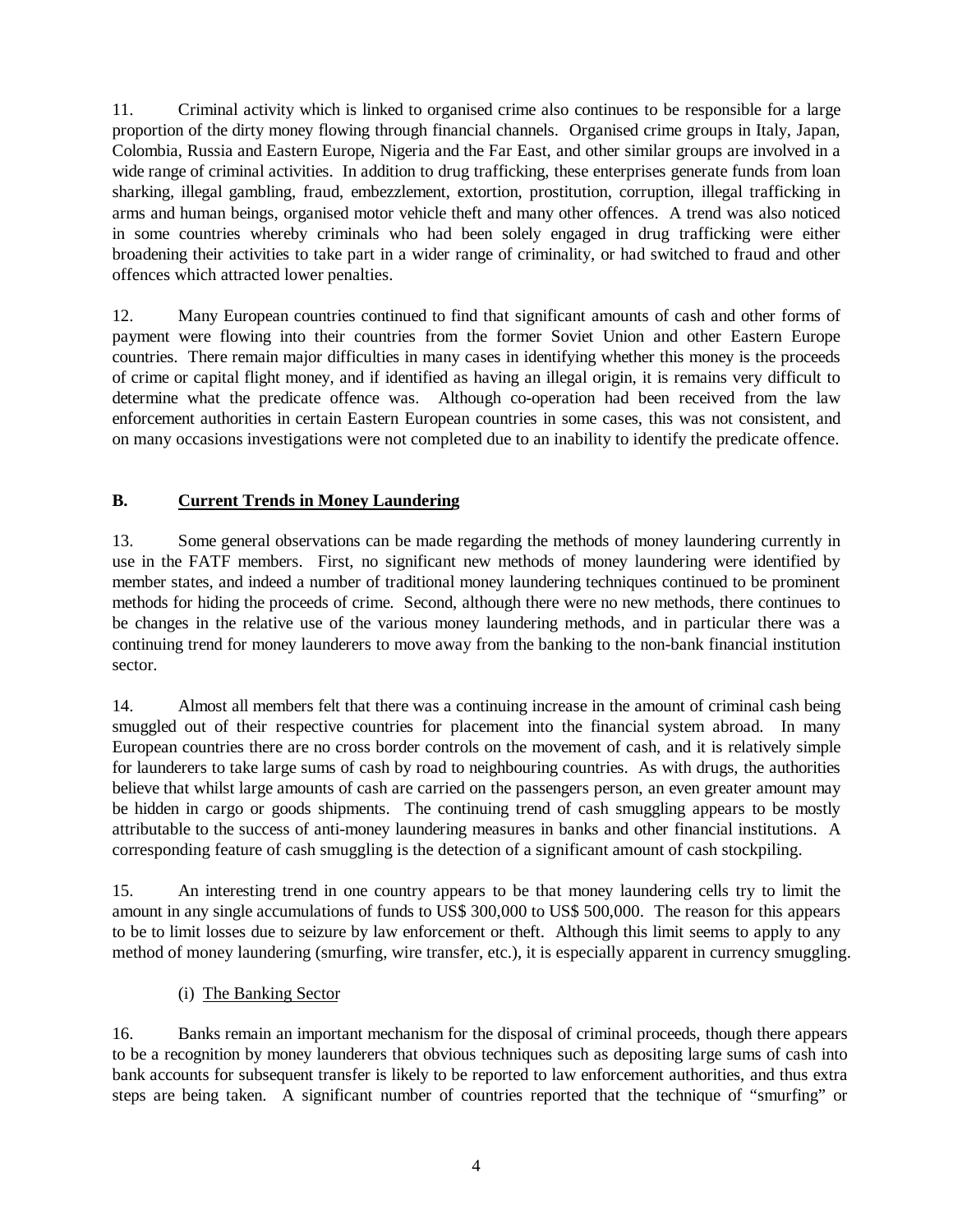structuring was commonly used - this technique entails making numerous deposits of small amounts below a reporting threshold, usually to a large number of accounts. The money is then frequently transferred to another account, often in another country. This method was widely used, even in countries which did not have cash transaction reporting requirements, which require reports to be made to the authorities of transactions above certain thresholds. Countries to which these funds were transferred often found the funds being promptly removed as cash from the recipient accounts. In one member, it was found that increased awareness of this technique was causing smurfers to deposit smaller sums e.g. US\$ 2,000-3,000, into more accounts, so as to try to avoid detection.

17. Perhaps because of improved customer identification requirements there appears to be less use of accounts in false names. However there continues to be many instances of the use of accounts held in the name of relatives, associates or other persons operating on behalf of the criminal. Other methods commonly used to hide the beneficial owner of the property include the use of shell companies, almost always incorporated in another jurisdiction, and lawyers. These techniques are often combined with many layers of transactions and the use of multiple accounts - thus making any attempts to follow the audit trail more difficult.

18. The shell corporation is a tool which appears to be widely used in almost all members in both the banking and non-banking sectors. Often purchased "off the shelf" from lawyers, accountants or secretarial companies it remains a convenient vehicle to launder money. It conceals the identity of the beneficial owner of the funds, the company records are often more difficult for law enforcement to access because they are offshore or held by professionals who claim secrecy, and the professionals who run the company act on instructions remotely and anonymously. These companies are used at the placement stage to receive deposits of cash which are then often sent to another country, or at the integration stage to purchase real estate. They have also been the vehicle for the actual predicate offence of bankruptcy fraud on many occasions.

19. Another technique which appears to be widely used, particularly by ethnic groups from Africa or Asia, is the "collection account". Immigrants from foreign countries would pay many small amounts into one account, and the money would then be sent abroad. Often the foreign account would receive payments from a number of apparently unconnected accounts in the source country. Whilst this payment method is certainly used for legitimate purposes by foreign immigrants and labourers who send money to their home country, this fact has been recognised by criminal groups who use this method to launder their illegitimate wealth.

20. Some delegations noticed attempts by organised crime to infiltrate smaller banks and non-bank financial institutions, or even that criminal organisations in certain regions of the country sought to extend this control to a large range of businesses in that area. Experts from several member countries uncovered money laundering schemes involving complicit bank directors or employees, and in one member a noticeable trend was the assistance provided by "private banking representatives" (bank employees who provide special services to wealthy customers) to "smurfs" who recycle the bank accounts used for structuring purposes. They typically begin using an account by making deposits and withdrawals heavily. Then a few months before the bank audits those accounts, they stop the activity and leave a few thousand dollars in the account. The account will then show up in the audit as an account that has not had a great deal of activity in the last three months, and is thus less suspicious.

21. The use of "payable through accounts" by international money launderers, a trend reported by a member last year, persists. These are demand deposit accounts maintained at financial institutions by foreign banks or corporations. The foreign bank funnels all of the deposits and cheques of its customers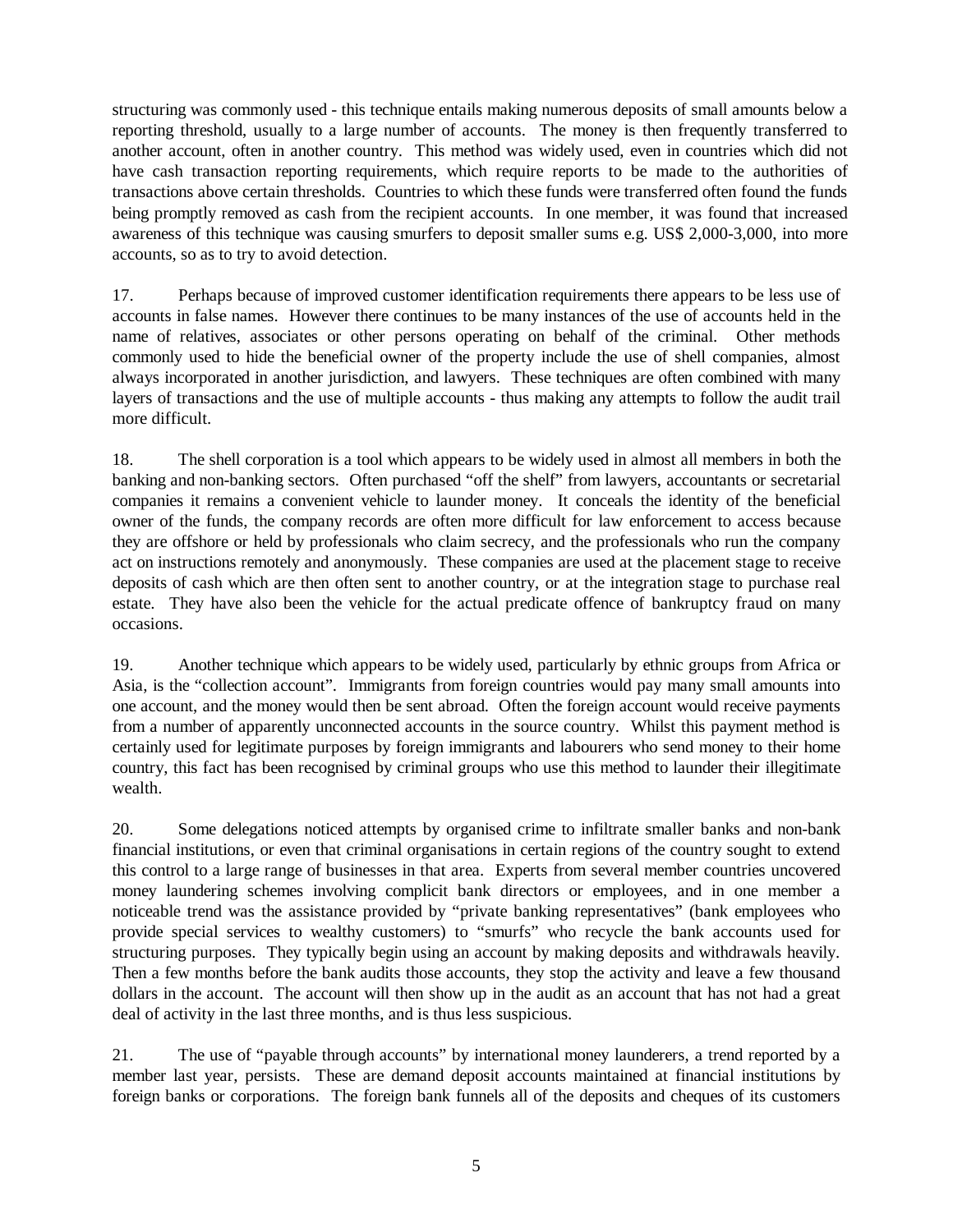(usually individuals or businesses located outside of the country) into one account that the foreign bank holds at the local bank. The foreign customers have signatory authority for the account as sub-account holders and can conduct normal international banking activities. The payable through accounts pose a challenge to "know your customer" policies and suspicious activity reporting guidelines. It appears that many banks offering these types of accounts have been unable to verify or provide any information on many of the customers using these accounts, which poses significant money laundering threats.

22. Loan back arrangements was also a technique used in a number of countries, often in conjunction with cash smuggling. By this technique, the launderer usually transfers the illegal proceeds to another country, and then deposits the proceeds as a security or guarantee for a bank loan, which is then sent back to the original country. This method not only gives the laundered money the appearance of a genuine loan, but often provides tax advantages.

23. In addition to the typologies outlined above, other familiar laundering techniques continue to figure prominently in the banking sector. Telegraphic transfers remain a primary tool at all stages of the laundering process because of the speed with which the money is transferred, thus making it difficult for law enforcement to trace illegal proceeds, particularly in several jurisdictions. Bank drafts, money orders and cashier's cheques also remain as common instruments used for laundering purposes. Large cash deposits are still being made in some areas, especially by persons and interests connected to the former Soviet Union and Eastern Europe, although drug traffickers still made significant cash deposits. Often the cash deposit was quickly followed by a telegraphic transfer to another jurisdiction, thus lowering the risk of seizure.

24. Members were asked if they had difficulties in identifying the ordering customer in electronic funds transfer transactions. Several countries indicated they had a problem with customer identification in this area. This was a problem for funds originating in offshore jurisdictions, or was associated with "payment through accounts". Another country had done a study which showed that lack of customer identification information on the telegraphic transfer message was a significant problem, and that up to 25% of messages from some jurisdictions did not have the ordering customer information that was needed. It was also noted that although sufficient information was received, the accuracy of some of the information recorded on the transfer message, particularly for funds that were transferred from the former Soviet Union and Eastern European countries, may be questionable.

#### (ii) Non-Bank Financial Institutions

25. Banks offer a wide range of financial products and hold the largest share of the financial market, and accordingly the services they provide are widely used for money laundering. However, non-bank financial institutions and non-financial businesses are becoming more attractive avenues for introducing illgotten gains into regular financial channels as the anti-money laundering regulations in the banking sector become increasing effective. Some delegations continue to report a significant shift in laundering activity from the traditional banking sector to the non-bank financial sector and to non-financial businesses and professions. This is evidenced by the increasing numbers of suspicious transaction reports filed by such institutions (although this increase is also due to better compliance by such institutions), and the number of money laundering cases in which they are involved, relative to similar statistics for banks.

26. As reported last year, bureaux de change, exchange offices or casa de cambio pose an ever more significant money laundering threat. Almost all delegations reported a significant increase in the number of actual or suspected money laundering cases involving this type of institution. They offer a range of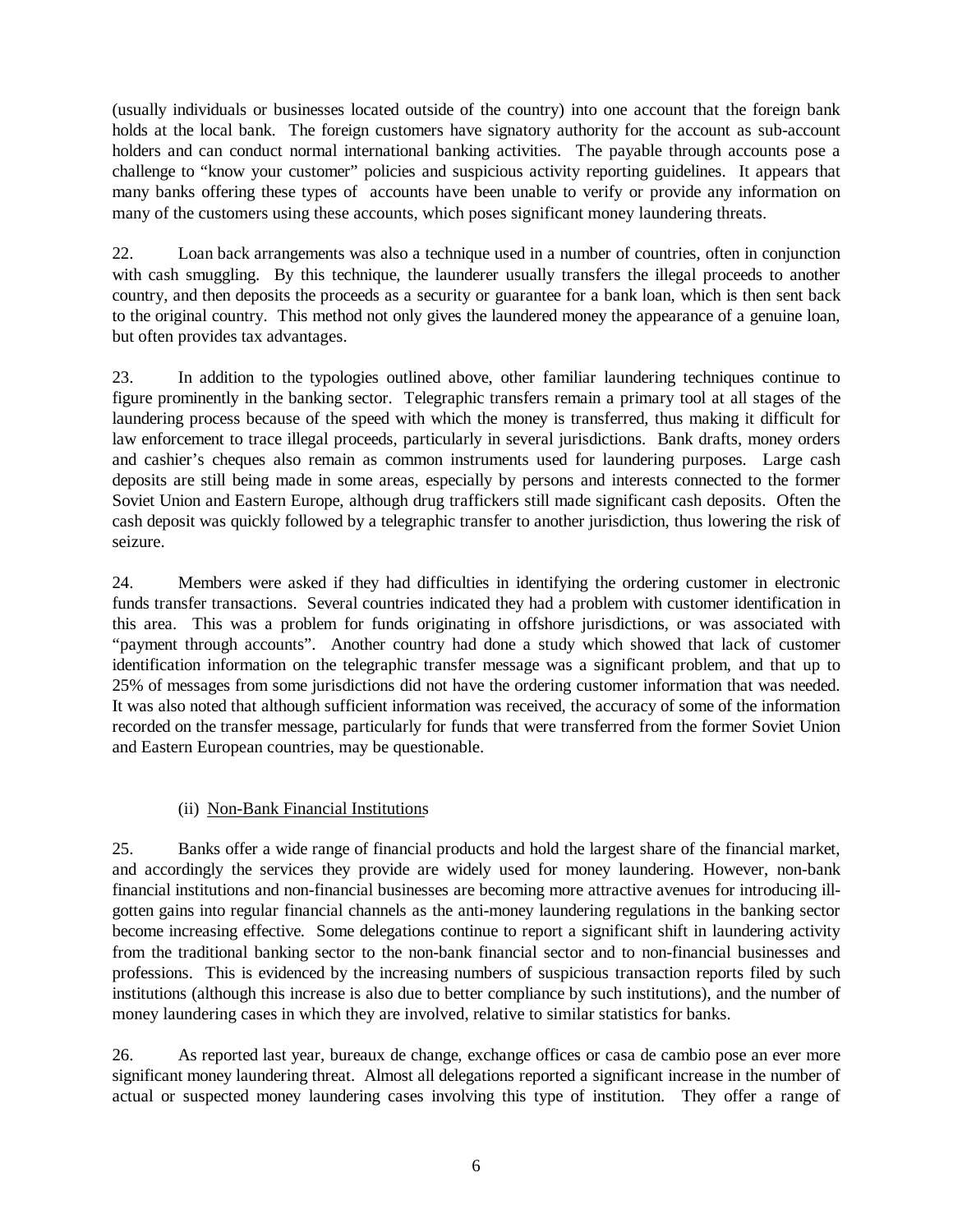services which are attractive to criminals : (a) exchange services which can be used to buy or sell foreign currencies, as well as consolidating small denomination bank notes into larger ones, (b) exchanging financial instruments such as travellers cheques, Euro cheques, money orders and personal cheques, and (c) telegraphic transfer facilities. The criminal element continues to be attracted to bureaux de change because they are not as heavily regulated as traditional financial institutions or not regulated at all. Even when regulated the bureaux often have inadequate education and internal control systems to guard against money laundering. This weakness is compounded by the fact that most of their customers are occasional, which makes it more difficult for them to "know their customer", and thus makes them more vulnerable.

27. Remittance services (sometimes referred to as giro houses) have also proven to be widely used for money laundering, since they are often subject to fewer regulatory requirements than institutions such as banks which offer an equivalent service. They are also popular with many ethnic groups as they charge a lower commission rate than banks for transferring money to another country, and have a long history of being used to transfer money between countries. They operate in a variety of ways, but most commonly the business receives cash which it transfers through the banking system to another account held by an associated company in the foreign jurisdiction, where the money can be made available to the ultimate recipient. It was reported that another technique commonly used by money remitters and currency exchanges was for the broker to make the funds available to the criminal organisation at the destination country in the local currency. The launderer/broker then sells the criminal dollars to foreign businessmen desiring to make legitimate purchases of goods for export. This correspondent type operation resembles certain aspects of "underground remittance services".

28. Several members reported significant use of hawala, hundi or so called "underground banking", as well as other systems. This system is almost always associated with ethnic groups from Africa or Asia, and commonly involves the transfer of value between countries, but outside the legitimate banking system. The "broker", which may be set up as a financial institution such a remittance company, or may be an ordinary shop selling goods, has an arrangement with a correspondent business in the other country. The two businesses have customers that want funds in the other country, and after taking their commission, the two brokers will match the amounts wanted by their customers and balance their books by transferring an amount between them for the time period e.g. once a month. The details of the customers who will receive the funds, which are usually minimal, are faxed between the brokers, and the customers obtain their funds from the brokers at each end of the transactions. The experts agreed that it is difficult to determine the extent to which this alternative remittance service is used for money laundering, as the service is widely used for legitimate transactions, and because minimal records are kept. Indeed it is difficult to even identify the businesses which offer this service.

29. A number of experts also noted the use of single premium insurance products, and the early encashment of such policies. A limited number of cases of laundering of illegal funds in the securities sector were also cited. Some experts noted the potential future threat associated with the changeover to a single currency - the Euro - in Europe which is planned for 2002. Concerns were expressed that the change from national currencies to the Euro may offer significant opportunities for money launderers unless appropriate safeguards were introduced.

#### (iii) Non-financial businesses or professions

30. As anti-money laundering regulations have increased in many countries the criminals place increasing reliance on professional money laundering facilitators. The experts reported a significant number of cases involving lawyers, accountants, financial advisors, notaries, secretarial companies and other fiduciaries whose services are employed to assist in the disposal of criminal profits. Among the most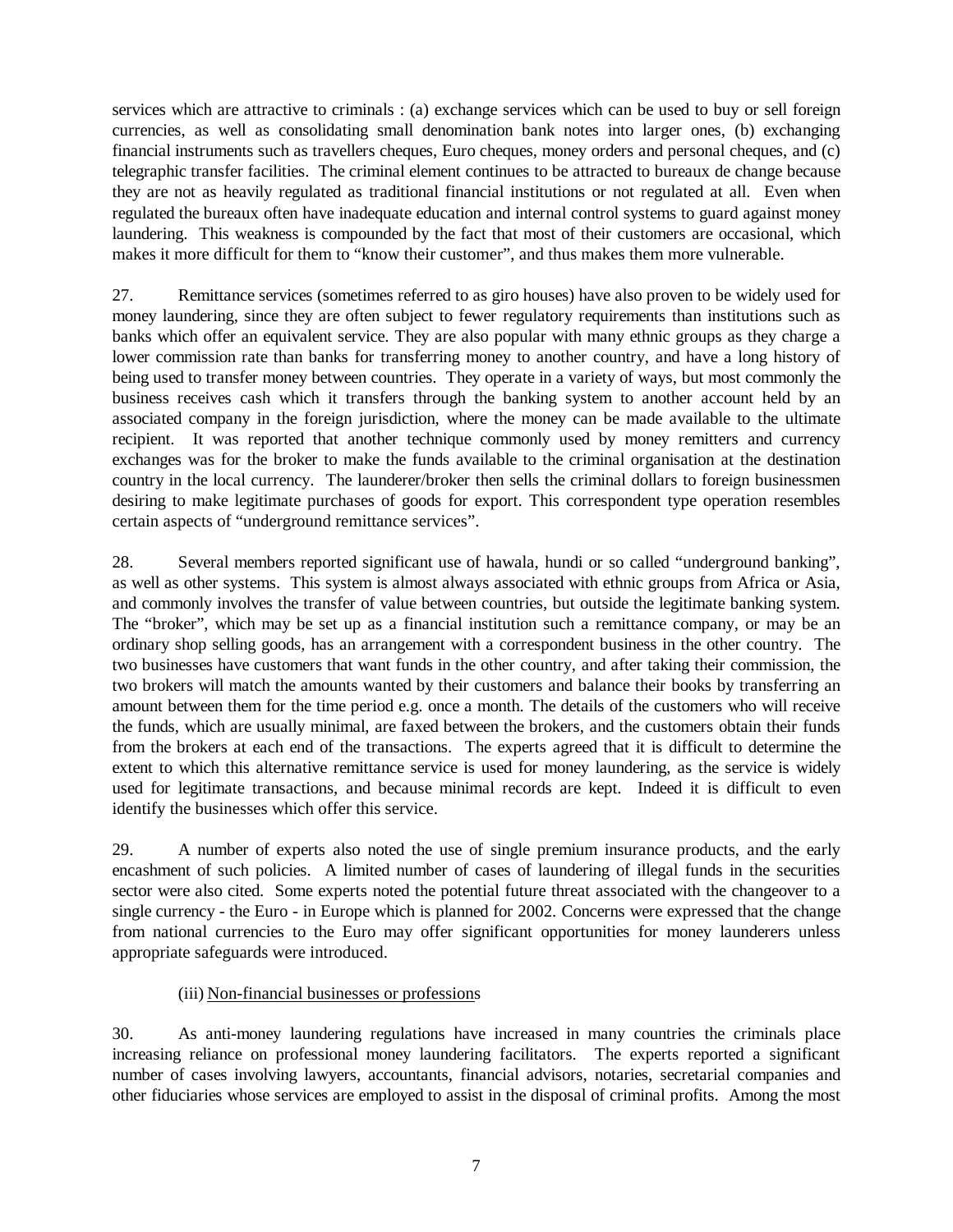common tactics observed have been the use of solicitors' or attorneys' client accounts for the placement and layering of funds. By this method the launderer hopes to obtain the advantage of anonymity, through the solicitor-client privilege. The making available of bank accounts and the provision of professional advice and services as to how and where to launder criminal money is likely to increase as counter measures become more effective.

31. In addition to the use of shell companies, there was also widespread use of real businesses, either to camouflage the illegitimate laundering of money or as part of the predicate offence, and the use of real businesses was more prevalent in relation to fraud and other financial crime than for drug offences. Techniques used in conjunction with these businesses included false invoicing, commingling of legal and illegal moneys, the use of loan back arrangements and layers of transactions through offshore shell companies. Often the laundered proceeds would then be invested through the real company into real estate or other businesses, though one country reported that there was a trend away from investing illegal proceeds in real estate, and into less visible investments such as financial businesses.

32. Casinos and other businesses associated with gambling, such as bookmaking, continue to be associated with money laundering, since they provide a ready made excuse for recently acquired wealth with no apparent legitimate source. The services offered by casinos will vary depending on the jurisdiction in which they are located, however the industry overall appears to recognise the threats from money laundering and is taking steps to minimise the risks by identifying its customers, looking for those persons who do not actually gamble etc.

33. A number of other money laundering techniques in the non-bank sector remain prominent. Substantial amounts of illegal proceeds are still invested in real estate. Interests in the former Soviet Union and Eastern Europe were found to invest in countries close to this part of the world, as well as in the Mediterranean region. Other techniques cited were the purchase and cross border delivery of precious metals such as gold and silver, and the use of financial instruments such as warrants in the metals market to transfer value between countries. This latter method was particularly associated with criminal organisations from Eastern Europe.

#### **C. Developments in Counter-Measures**

34. Almost all FATF members have implemented a significant number, if not all, of the FATF Recommendations. Some members made significant changes or additions to their basic anti-money laundering framework, whilst others have made refinements in light of the changing nature of the threat they face. The following are some of the more noteworthy developments which have been already completed or are planned.

35. Major initiatives were passed by New Zealand and Turkey during the year. New Zealand passed legislation to require reporting of suspicious transactions, customer identification and record keeping, whilst Turkey passed a Bill which created a money laundering offence which applies to a wide range of predicate offences as well as certain administrative matters.

36. Almost all members (23) have now taken action to extend the scope of their money laundering offence to non-drug related crimes. This trend is continuing in response to the evidence regarding the significance of non-drug related crime as a source of illegal wealth. France, Norway and Spain passed bills to criminalise money laundering in connection with all serious crimes, whilst Canada is considering do so. Portugal included terrorism, financial crimes, corruption, extortion and other serious crimes as predicate offences for money laundering, and Germany is considering adding further offences to its predicates. In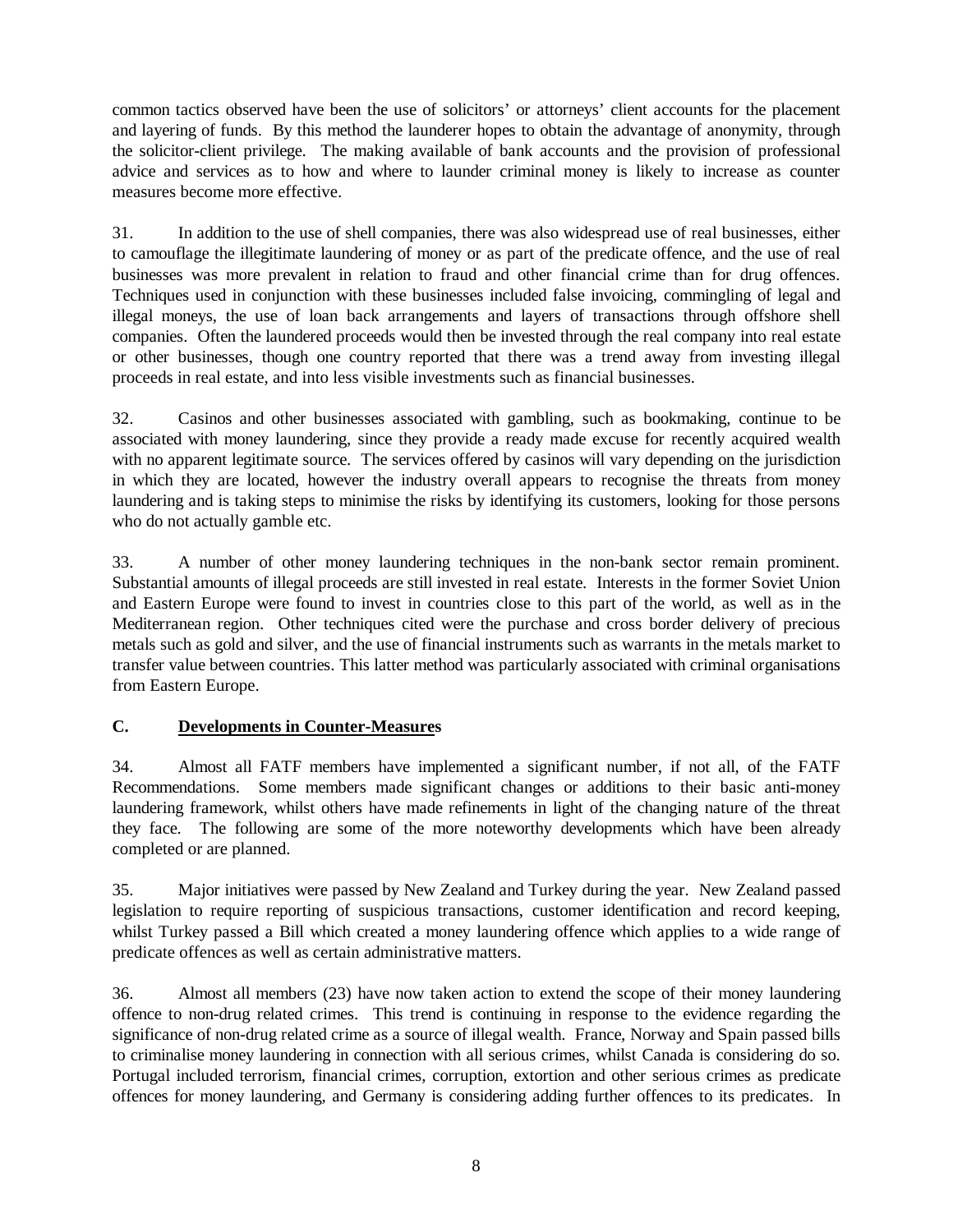addition, members such as Austria, Denmark, Germany, Hong Kong, Ireland and Norway have enacted or are considering legislation to make it easier to seize or confiscate the proceeds of crime - which often involves consideration of whether to reverse the burden of proof.

37. Members are also continuing to extend the reach of money laundering prevention measures to additional groups of businesses and institutions, particularly non-bank financial institutions. Four countries have enacted or are in the process of enacting legislation bringing bureaux de change under their anti-money laundering regimes. Norway has also extended its reporting requirements to the securities and insurance industries, as well as the Central Bank. Members are also focusing their attention on nonfinancial businesses which may be brought within the scope of the anti-money laundering framework. These include lawyers (Australia and Belgium), real estate agents and casinos (Belgium, Finland and Portugal), and notaries, auditors, pawnshops and bullion dealers.

38. Several members are changing the administrative structures governing the receipt of suspicious transaction reports by centralised financial information units (FIU). Five countries have or are establishing an FIU to receive, analyse and disseminate all such reports. Another country has continued with its monitoring of a program whereby financial institutions can use computerised systems for detecting suspicious transactions. Based on the results to date, they believe that this has been very successful. Many members were also making efforts to improve international co-operation at both the intelligence and investigation levels, and the experts said that the ability to obtain speedy and comprehensive assistance from other countries, particularly non-FATF members, needs to be further promoted.

# **IV. THE SITUATION IN NON-FATF COUNTRIES**

39. Money laundering is not a problem restricted to FATF members, and indeed, as FATF countries take measures to combat money laundering it is likely that more money will be laundered through countries which have less well developed anti-money laundering standards. Information on the money laundering situations in non-FATF members is less developed, and for some parts of the world the experts had little information to report regarding money laundering trends or developments.

(i) Asia

40. The Asian region is characterised by several important features which affect the money laundering methods used in the region. First, the existence of the major drug production centres in the Golden Crescent (Afghanistan, Iran) and the Golden Triangle (Burma/Myanmar, Thailand, Laos). Secondly, the high level of use, for both legitimate and illegitimate transactions, of alternative remittance systems such as "hawala" or "hundi" system. Thirdly, the high use of cash, and the willingness to conduct large cash transactions. Finally, the existence of Chinese and Japanese organised crime groups which operate internationally and in the region.

41. The FATF Asia Secretariat and Interpol sponsored a meeting on money laundering in November 1996, and a brief summary of the meeting was given. This exercise and other information from FATF countries revealed that the sources of illegal proceeds had not changed significantly. Drugs proceeds amounted to the largest part of the illegal money being laundered, with recent increases in the production of methamphetamines adding to the traditional proceeds of heroin trafficking. Large amounts of money were also being made from organised crime, arms smuggling, and the organised movement of illegal immigrants. In the South Asia region, gold smuggling and corruption provided further sources of illegal proceeds for laundering.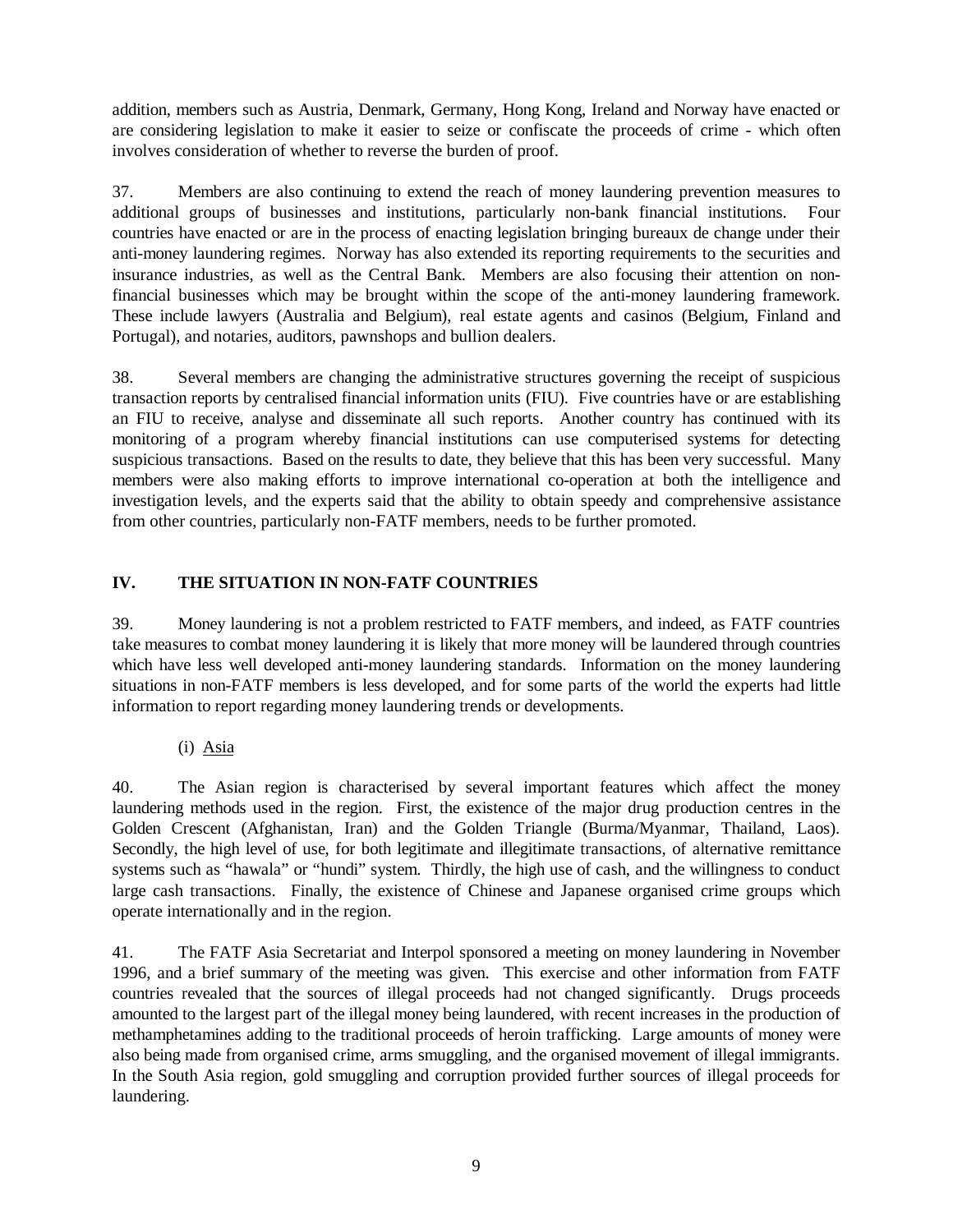42. No new money laundering methods were noted, and generally the trends in Asia appear to be similar to those in FATF members. Several countries observed an increase in the amount of cross border smuggling of cash and bearer instruments such as money orders or bank drafts. Both telegraphic transfers and alternative remittance services were widely used, as were the use of false name or third party accounts at financial institutions. Other methods included the use of professionals such as lawyers, casinos, and false invoices and letters of credit. Illegal proceeds continued to be invested in high value items such as real estate.

43. The non-FATF countries in the region are at varying stage of development in terms of anti-money laundering legislation and measures, and several countries have passed new counter-measures. In 1995, Pakistan prepared a bill to criminalise drug related money laundering and impose certain reporting requirements on banks and financial institutions in Pakistan. Taiwan passed certain measures to combat money laundering in October 1996, whilst China has established a deadline of mid-March 1997 for the drafting of anti-money laundering legislation which is expected to be passed by the Peoples Congress later that month.

# (ii) Central America, South America and the Caribbean Basin

44. According to one FATF member, money laundering has increased in the Western Hemisphere over the past year. This is attributed to increased drug trafficking, which is the main source of money being laundered, as well as various criminal activities carried out by organised crime groups, and an increase in smuggling.

45. The Caribbean Basin serves as an important transit point for drugs originating in Latin America bound for the United States, and is also the location for many offshore banks and financial institutions. Even when anti-money laundering legislation is enacted, other features such as liberal laws regarding company formation and the conduct of business activities in free zones make this region attractive to money launderers. There are many tens of thousands of shell companies incorporated in the region, whilst the number of free zones is increasing. The result is that the limited resources of regulatory authorities cannot effectively monitor the business activity which is taking place.

46. A trend has also been observed whereby Russian organised crime is seeking to launder profits from extortion, prostitution, arms sales and intellectual property theft in the Caribbean, and have relied on exploiting banking regulations in the region. Intelligence also suggests that the Russians crime groups may be forming alliances with other criminal groups operating in the region such as the Italian Mafia and Colombian cartels. These developments create considerable risks for the integrity of the banking system in the region.

47. A range of methods have been observed being used by Colombian drug cartels : (a) cartel intermediaries pay American exporters for goods exported to Columbia with drug dollars, whilst the importers pay intermediaries a slightly lesser amount in Colombian pesos, (b) a cartel money broker pays the exporter in a Free Trade Zone with drug dollars, the importer gives pesos to the broker and gets his merchandise, and the drug trafficker gets pesos to invest locally or fund drug operations. This is made easier by the Free Trade Zones, which provide for the free movement of goods and cash with minimal government scrutiny, (c) the use of false import/export declarations and trade-related schemes, and (d) the structuring of cash transactions continues to be the primary technique used to penetrate the financial system, usually with the co-operation of corrupt bank employees.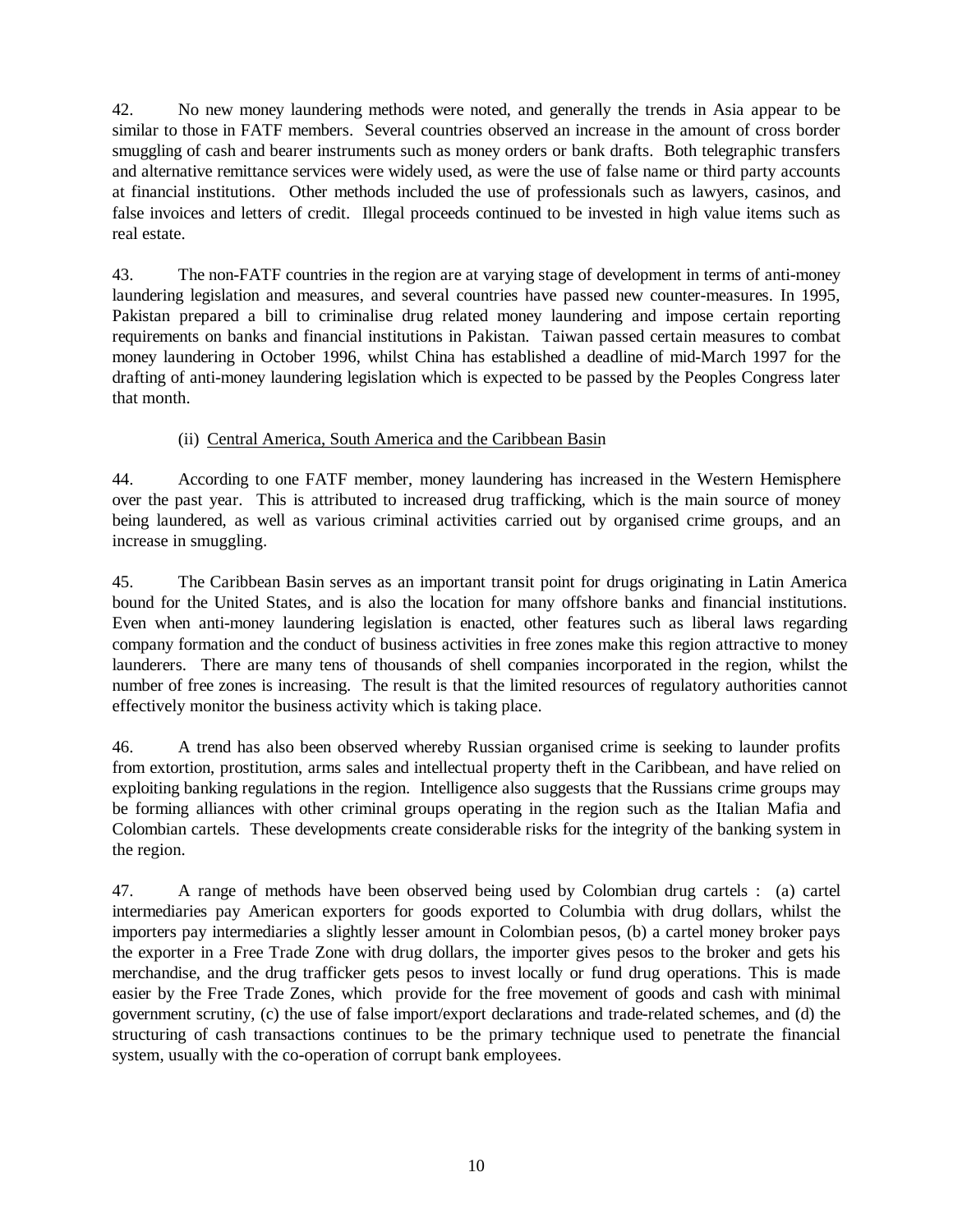48. In one Free Zone bank secrecy protects corporations and trusts, and the lack of customs enforcement controls does not allow for effective enforcement of laws requiring reporting of cash over US\$ 10,000 being brought into the Zone. Launderers can purchase goods in the Free Zone and then sell it in cash transactions at 70% to 80% of face value to free port merchants thus avoiding customs and other regulations. They then deposit their pesos in banks located in the port, and transfer the money to false name accounts in their country. In the Free Zone it is also common to launder proceeds through third party cheques. Banks have also been bought and controlled by the Colombian cartels, who smuggle cash and cheques to deposit in the banks.

49. A major problem is the cross-border laundering of funds between Mexico and the United States This can take place by the smuggling of currency out of the United States, the use of payable through accounts that enable a person abroad to write a check at his or her own bank that is payable through the account of a correspondent United States bank, and cross-border telegraphic transfers. Mexican bank drafts (a draft which is drawn on an account with a United States bank that is held by the Mexican bank) are widely used to repatriate laundered funds to the United States as they do not have to be declared in the United States. Casa de cambio (exchange houses) along the border are also used in many money laundering operations since they exchange currency and perform wire transfers, and can thus intermingle illicit funds with legitimate exchange business.

50. Despite the range and extent of money laundering in the region, it was reported that progress is being made to implement the necessary measures. An important initiative in combating international money laundering was the Summit of Americas Ministerial Conference in December 1995, attended by 34 countries. The participating countries agreed to implement a range of measures : (a) enacting legislation to criminalise money laundering from all serious crimes; (b) expanding the mechanisms available to police authorities in investigating money laundering; (c) reviewing laws and regulations regarding bank secrecy to determine the extent to which these laws permit disclosure of financial institutions' records to competent authorities; (d) establishing programs for reporting suspicious or unusual transactions; (e) sharing information among countries for the investigation and prosecution of money laundering crimes and potential direct exchange of financial information between countries; and (f) the establishment of financial intelligence units to collect and analyse financial disclosures information.

#### (iii) Middle East and Africa

51. Limited information exists on this region although it is clear that there are considerable differences in the problems faced by the countries in the region. In the Arabian Gulf the problems cited most often are the hawala "banking" system and the use of the large gold market to launder funds. In the rest of the Middle East the most identifiable threat relates to Russian organised crime, which according to several reports is attempting to launder money in the region. Another potential threat is the diamond industry since diamonds - like gold - offer a portable store of value which is easily hidden.

52. Only a handful of countries in the area are in the process of taking anti-money measures. In April 1996 Cyprus passed a new, comprehensive anti-money laundering Act which expanded the list of crimes whose proceeds are subject to seizure or confiscation and provides for the establishment of a financial intelligence unit . The Israeli government in March 1996 drafted a law which would criminalise money laundering for all serious crimes and would, in addition, allow for the establishment of a reporting system for suspicious transactions. However, the legislation has not yet been enacted and it is not clear when it will be reintroduced to the parliament. Lebanon has proposed legislation which would criminalise money laundering, but the law has not yet been submitted to Parliament, and in the Gulf some measures in relation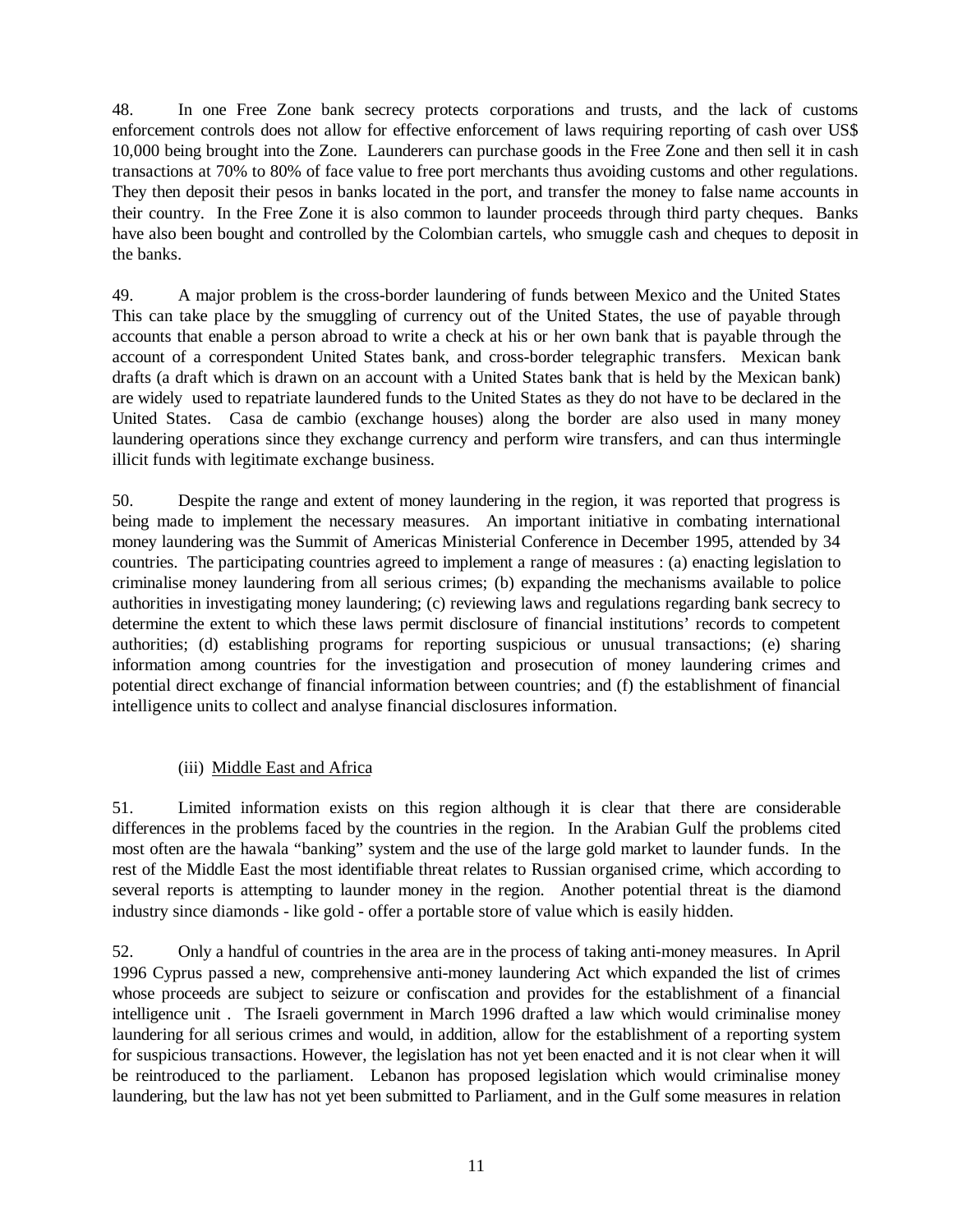to customer identification, record keeping and suspicious transaction reporting have been taken in relation to financial institutions. Apart from this little appears to have been done.

53. In Southern and Eastern Africa it was noted that there had been increases in fraud and corruption, and that narcotics trafficking, arms smuggling, theft and resale of commodities, and other white collar crimes generated considerable proceeds which were being laundered. Common methods of money laundering include purchase and resale of commodities, currency smuggling, purchase of real estate such as casinos and luxury hotels, and the establishment of privately owned banks. Use is also made of bureaux de change, which are largely unregulated throughout the region. In Southern Africa the gold and diamond industries and the hawala "banking" systems provide further risks, and in West Africa there is continued evidence of the involvement of Nigerian organised crime in international drug trafficking and large scale fraud.

54. Most countries in the region have not made money laundering a criminal offence nor do they have other anti-money laundering measures in place. Those that do tend to be restricted to drug money laundering, though countries such as Zimbabwe, Tanzania and South Africa (which has already enacted several important pieces of legislation) are further advanced. An encouraging development though was the holding of a Southern and Eastern African Money Laundering Conference in October 1996, jointly sponsored by the Commonwealth Secretariat and the FATF. Most of the countries in the region attended, and expressed a willingness to develop a unified approach to dealing with anti-money laundering issues in the region. The most notable result was the adoption of a proposal, subject to confirmation by heads of government, to establish a Southern and Eastern African FATF.

# (iv) Eastern Europe and the former Soviet Union

55. Once again, criminals groups in Eastern Europe and the states of the former Soviet Union were cited in money laundering examples given by many FATF members . Large volumes of cash and other types of transfers continue to make their way from these countries into the banks and financial institutions of FATF member countries. Although a significant number of cases showed Russian organised crime groups and other illegal enterprises were using legitimate financial channels to launder ill-gotten wealth, it was not possible in many cases to confirm the origin of the funds in question.

56. The sources of illegal proceeds are for the most part generated within the region and can be categorised into four broad areas: (a) the illegal sale of natural resources such as oil, natural gas, metals, etc.; (b) the smuggling of alcohol, tobacco, arms, and drugs; (c) proceeds from traditional organised crime activity such as extortion, prostitution, theft, fraud, motor vehicle theft, etc.; and (d) white collar crimes such as the embezzlement of state property and funds, income and profit declaration evasion, tax fraud, tax evasion, and illegal capital flight. Foreign sources of illegal proceeds entering the former Soviet Union to be laundered have not been well documented.

57. The most commonly cited method of laundering in the region continued to be cases in which individuals opened accounts at financial institutions and deposited large amounts of cash tied to interests in the former Soviet Union and Eastern Europe. Once deposited, the funds were then transferred out of the country. Often these schemes involved the assistance of a lawyer or other professional. Offshore shell companies and trading or other front companies were also commonly used to receive fund transfers and then transfer the money on elsewhere.

58. Other common methods used to launder assets are false invoicing schemes, keeping of a double set of books, and contract fraud. A common scenario is a wire transfer of funds in foreign currency to a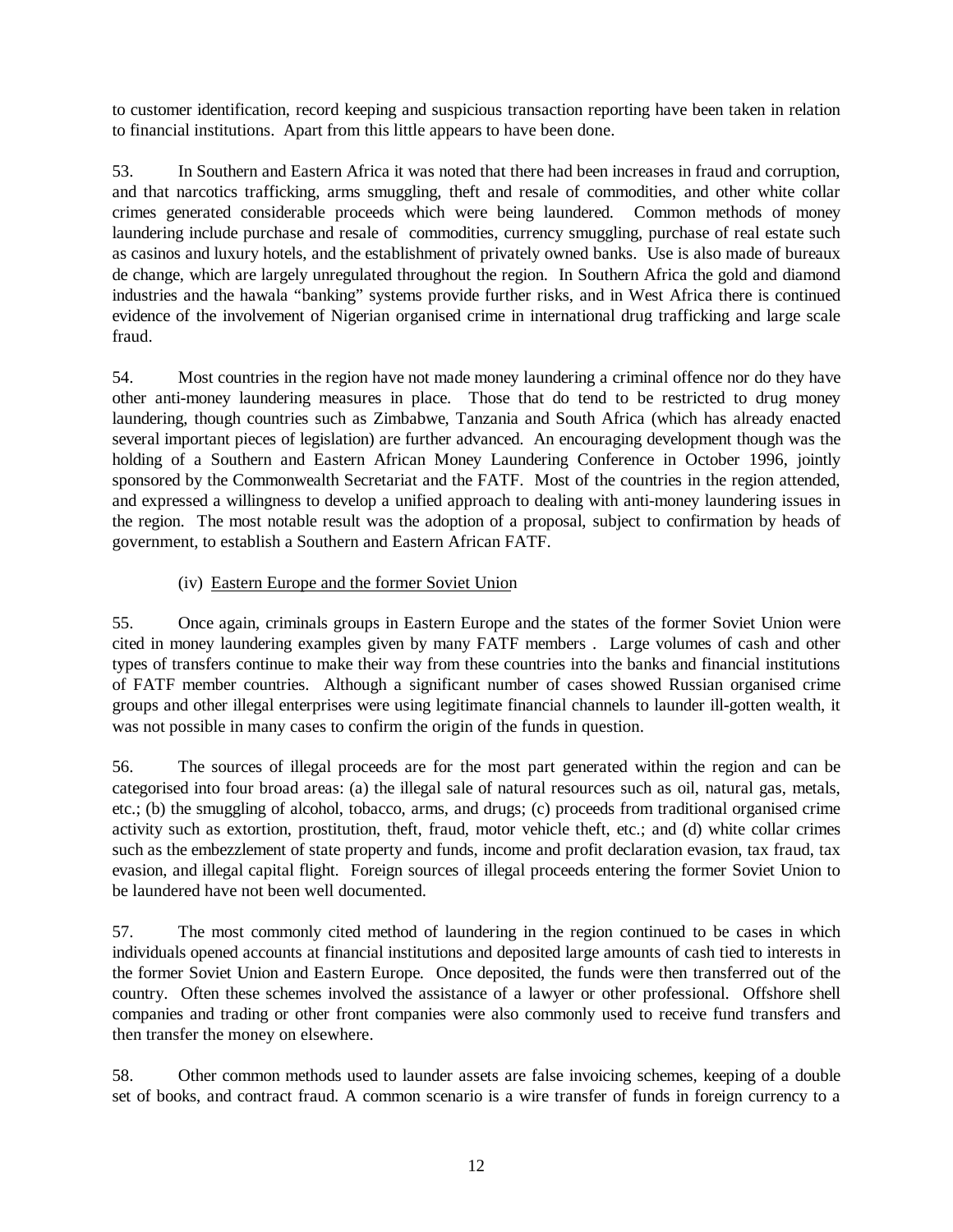front company abroad for a commercial transaction. A fraudulent purchase contract provided by the front company is presented to the bank as proof of the commercial need for wiring the funds. After the funds are wired, the legitimised funds are free to be transferred or converted to cash. This method is also used to embezzle state funds.

59. The types of financial institutions and non-financial businesses used to launder proceeds include banks, currency exchanges and other non-bank financial institutions, casinos, and real estate companies. Banks are commonly used to launder funds from domestic and foreign sources, and although bank drafts and travellers checks have been generally used to launder proceeds, the majority of transactions are conducted either in cash or through telegraphic transfers.

60. Groups tied to the former Soviet Union and Eastern Europe are continuing to make extensive investments in real estate, hotels, restaurants or other businesses in a number of Western European countries. The assets are often purchased through offshore companies with the assistance of an intermediary. Some delegations also noted links between Russian organised crime and other similar groups such as the Mafia.

61. Money laundering countermeasures are in varying stages of adoption and implementation. Russia passed a law criminalising the laundering of a wide range of offences which came into force on 1 January 1997, and has an anti-money laundering Bill before the Duma containing measures for the financial sector and related administrative matters. Measures in the Baltic States are at early stage of development, although Lithuania has a number of basic provisions in place. With respect to the other nations of the former Soviet Union however, only Belarus appears to be in the process of drafting anti-money laundering legislation. Countries in Eastern Europe are further advanced, and some have developed more comprehensive anti-money laundering systems.

#### **V. DEVELOPMENTS IN NEW TECHNOLOGIES**

62. All the major providers and issuers of e-money were invited to the meeting, and four organisations which were representative of the different types of systems currently available, gave an overview of their systems. In addition to FATF members and observers, a number of banking associations e.g. International Banking Security Association and the Banking Federation of the European Union, and international organisations such as the Organisation for Economic Co-operation and Development (OECD) and the Bank for International Settlements (BIS) were present and contributed to discussions. The four presenters were:

- SIBS: The Sociedade Interbancaria de Servicos (SIBS) is Portugal's leading bank payments company. In addition to its Automated Teller Machine and Point of Sale networks, SIBS has introduced the Multibanco Electronic Purse;
- Mondex: Mondex International, which is based in the United Kingdom, is the provider of a stored value card that allows transactions between individuals and merchants as well as between individuals;
- Cybercash: Cybercash is an Internet-based system based in the United States. Recently, Cybercash announced that it was working with Mondex to develop a hybrid system in which stored value cards could be used in connection with Cybercash's software;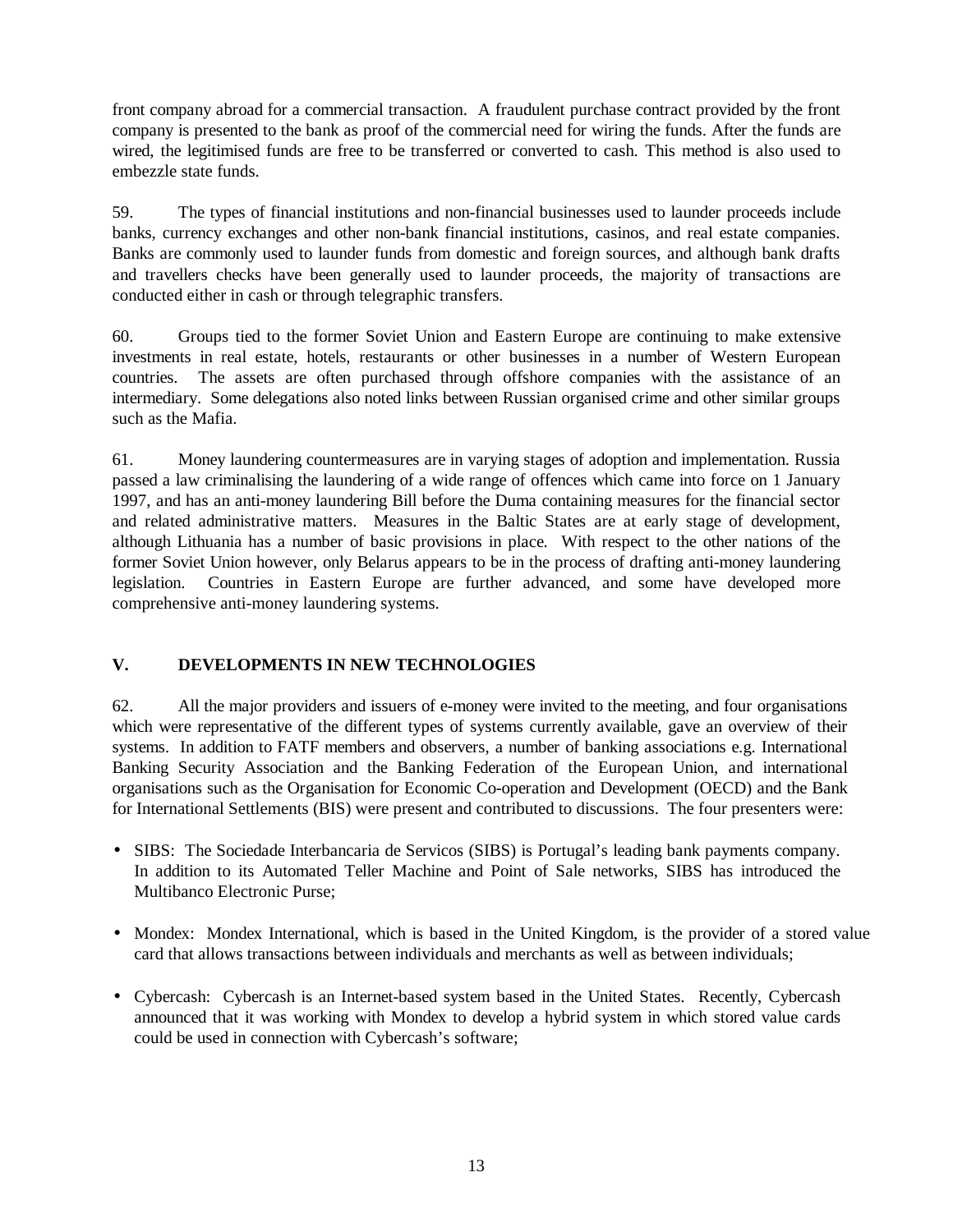• Interpay: Interpay is based in the Netherlands and is the payment processing organisation for all Dutch banks. Interpay has introduced the ChipKnip which is an Internet-based system that allows the purchase of tokens to buy goods.

63. Based on these presentations and the material previously made available the current or developing systems can be divided into three categories : stored value cards, Internet/network based systems, and hybrid systems which are interoperable between the former systems. After the presentations, a broad discussion was entered into concerning the issues raised by law enforcement with respect to money laundering, particularly the effectiveness of existing regulatory policies and law enforcement techniques, and international jurisdictional issues.

64. There is no single design feature of the various e-money systems currently available or envisaged which will make them especially attractive to money launderers. Important features of these systems which will affect the degree to which they can be used by criminals are :

- the value limits placed on cards and Internet accounts/transactions;
- to what degree stored value cards will become interoperable with Internet based systems;
- whether stored value cards will be able to transfer value between individuals rather than just to or from a merchant;
- whether there will remain any intermediaries in these new payment systems; and
- whether account opening and/or transaction records will be kept, and in what detail.

65. The primary law enforcement issues that emerged were: (a) the need to review and potentially revise existing regulatory regimes to ensure adequate supervision of all types of e-money providers; (b) whether accurate and adequate records of the transactions and persons involved will be available; (c) stored value cards may be more difficult to detect than physical currency; and (d) the speed and volume of emoney transactions may make it more difficult to track or identify unusual patterns of financial transactions.

66. For those e-money systems are being designed to operate internationally and in multiple currencies, another challenge facing law enforcement will be the difficulty in determining jurisdictional authority. The current regulatory and law enforcement framework relies on defined financial and geographic borders. The diminishing of international financial borders makes it even more necessary to enhance cooperation and coordinate efforts among nations to ensure that there are consistent policies and standards.

67. However, it was agreed that the application of new technologies to electronic payment systems is still in its infancy, and that how these systems develop will depend on a combination of the effectiveness and efficiency of these technologies, the market and consumer acceptance. Therefore, it is premature to consider prescriptive solutions to theoretical problems. However, it is important for law enforcement and regulators to continue to work to understand the issues that need to be considered and perhaps addressed as markets and technologies mature.

68. The e-money industry representatives stated that they want and need more feedback from law enforcement in order to understand their concerns and to be able to incorporate possible solutions into their systems, and law enforcement must continue to reach out to the industry to increase its knowledge about the operations of such systems. For example, measures that are necessary for anti-money laundering purposes need to be considered alongside the safeguards that the industry is building in to prevent fraud and other security issues. Continued discussion on the issues mentioned above and on other topics such as the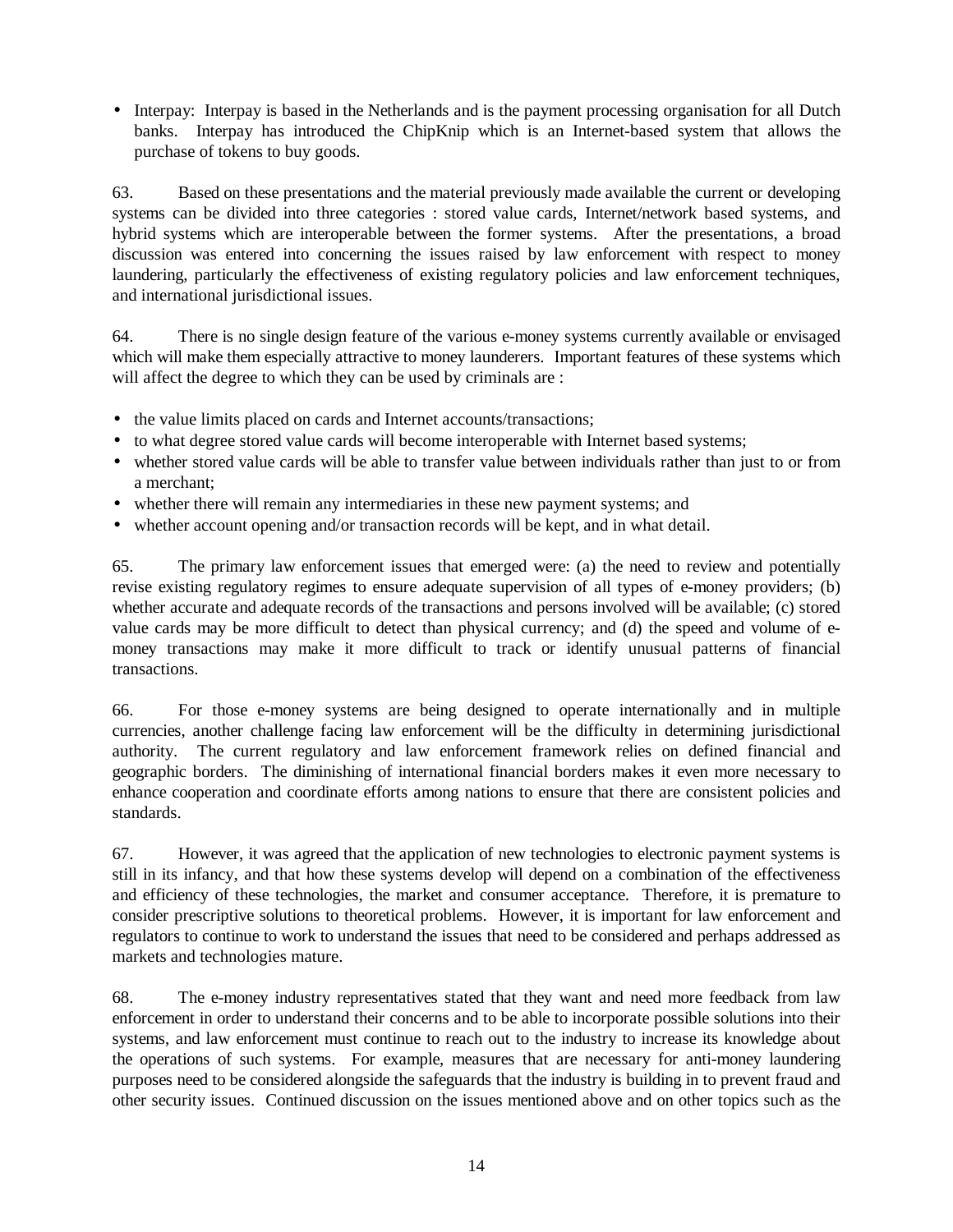right to privacy and cost effectiveness are a necessary part of future co-operation between the financial services industry, the FATF, law enforcement and regulatory experts.

69. It was clear that there are many similar efforts underway with respect to e-money and that FATF should continue its partnership with the industry and other international organisations to coordinate and facilitate communication. The Annex to this paper contains a more detailed description of the discussion.

# **VI. CONCLUSIONS**

70. Money laundering remains a very serious problem in FATF countries and around the world. Laundering is a necessity for any profit-generating criminal activity, and narcotics traffickers, perpetrators of financial fraud, organised crime groups and others invest considerable effort into laundering their illicit proceeds, so that they can eventually live a expensive lifestyle from it.

71. It remains difficult to assess the scale of the money laundering problem. There is general agreement that it amounts to hundreds of billions of dollars annually, but that attempts to arrive at a precise estimate will require a comprehensive study. This may be difficult given that a number of members were unable to offer even a rough estimate of the amount of money being laundered in their country. Given the difficulties and the resource implications, opinion was divided as to the merits of proceeding with the comprehensive and methodologically sound study which would be required.

72. In most members, drug trafficking remains the single largest source of illegal proceeds, although the experts agreed that non-drug related crime is increasingly significant The other major source of proceeds were from various types of fraud, smuggling, and offences connected with organised crime. Indeed, it appears that there is a trend in some countries for career criminals and organised crime to switch from drug trafficking to non-drug crime because of the lesser penalties which apply to these types of offences. Drug traffickers are also engaging in a range of other offences, with funds being laundered and commingled from several forms of criminality.

73. As regards money laundering techniques, the most noticeable trend is the continuing increase in the use by money launderers of non-bank financial institutions and non-financial businesses relative to banking institutions. This is believed to reflect the increased level of compliance by banks with anti-money laundering measures. Traditional methods remain most popular, as is demonstrated by the increase in cash smuggling across national borders, and the smurfing of cash deposits followed by telegraphic transfers to other jurisdictions. In the non-bank financial sector, the use of bureaux de change or money remittance businesses to dispose of criminal proceeds remains the most often cited threat. Money launderers continue to receive the assistance of professional facilitators, who assist in a range of ways to mask the origin and ownership of tainted funds. The use of shell companies, usually incorporated in offshore jurisdictions, is the most common technique, with the use of accounts held by relatives or friends also being popular.

74. Several members had had difficulties in identifying the ordering customer in electronic funds transfer transactions. The focus of the problem varied from country to country. A recent study in one country showed that lack of customer identification information on the telegraphic transfer message was a significant problem, with up to 25% of messages from some jurisdictions not having the required ordering customer information. It was also noted that although sufficient information may be set out on the message, this did not mean it was accurate.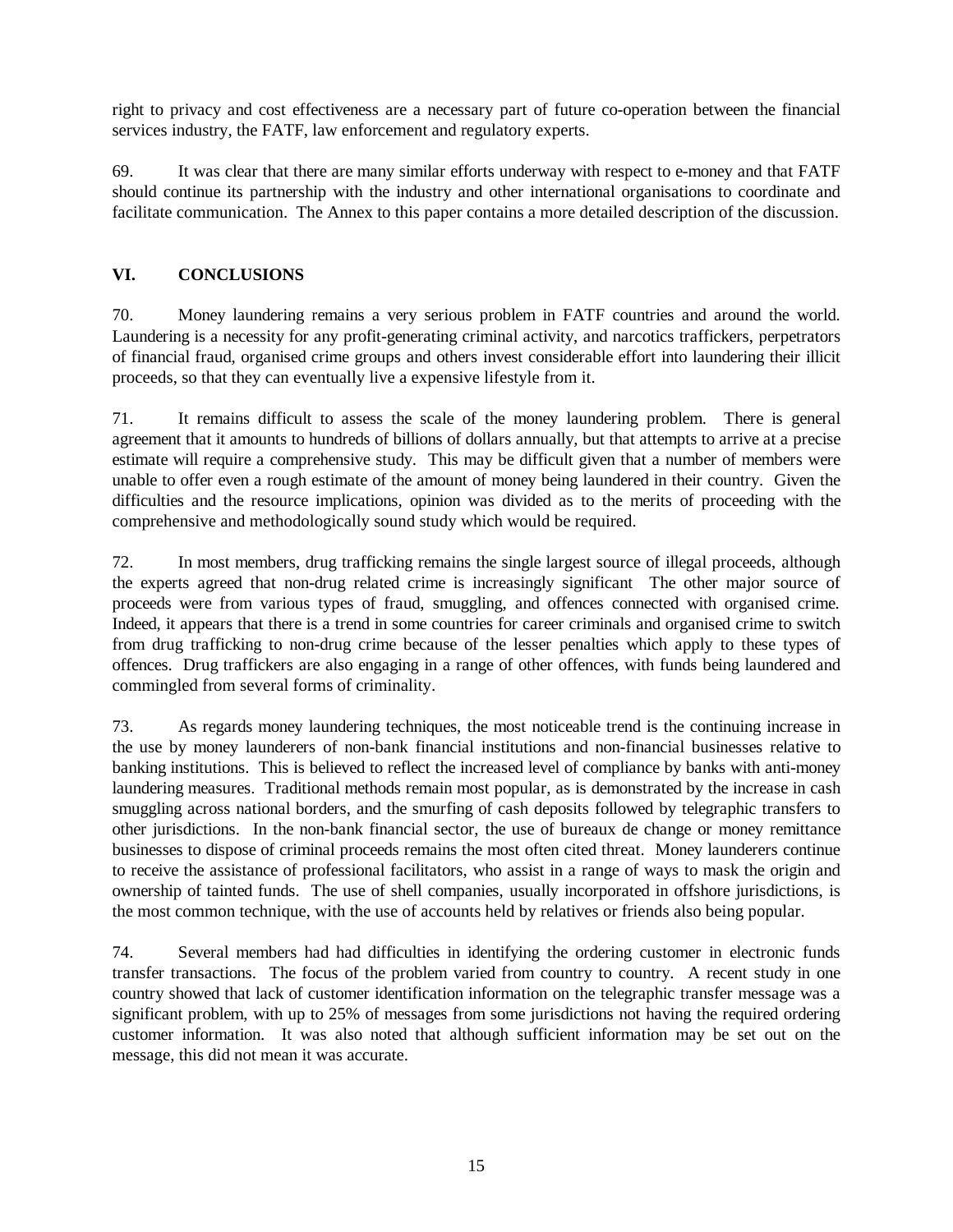75. FATF members have continued to expand their money laundering laws to counter the new threats. The most common measures include extending the money laundering offence to non-drug related predicate offences, improving confiscation laws, and expanding the application of their laws in the financial sector to apply prevention measures to non-bank financial institutions and non-financial businesses. Increased efforts are also being made to make the administrative structures which deal with suspicious transaction reports more efficient and effective, and to improve international co-operation. However it was clear that further work needs to be done to improve international co-operation, particularly in relation to the speed with which information can be obtained at the investigative level.

76. The discussion held between law enforcement and regulatory experts from FATF members, emoney providers and issuers and a number of banking groups was an important step in a continuing process of co-operation to prevent new technology payments systems from being used by money launderers. Although FATF must continue to focus on identifying how criminals attempt to exploit existing financial payment systems, the clear results of the e-money discussion were that law enforcement and regulators must look forward to identify potential issues and new challenges now. Important features of these systems which may affect the degree to which they can be used by criminals include value limits placed on cards and Internet accounts, interoperability, transferability between individuals, disintermediation, and record keeping. Through cooperation and partnership with the industry, the FATF intends to continue to study this issue as payment systems develop, and to work to have effective and reasonable anti-money laundering measures implemented before the system is abused.

77. The global nature of the money laundering problem is clear, with all regions of the world being used by money launderers. In relation to regions where there are no FATF members, Eastern Europe, the former Soviet Union and Latin and South America were most often cited in money laundering cases, although money laundering is still a major threat in other areas of the world. A similar range of money laundering techniques and methods appears to be used in all regions, though the degree to which particular methods are used may vary depending on the size and sophistication of the financial markets and the counter measures that are in place. As in FATF countries, drug trafficking remains the major problem, though corruption, organised crime and fraud also generate huge proceeds. The development of countermeasures varies widely from region to region and country to country, though it is often closely linked to impact of international anti-money laundering initiatives in the area. What is evident though is that just as money launderers have moved their activities to less well regulated financial sectors, so is there increased movement to areas where the money laundering counter measures are weak. Whilst most FATF members and a few non-FATF countries have comprehensive measures in place, the vast majority of countries do not, and this is where increased attention needs to be focused.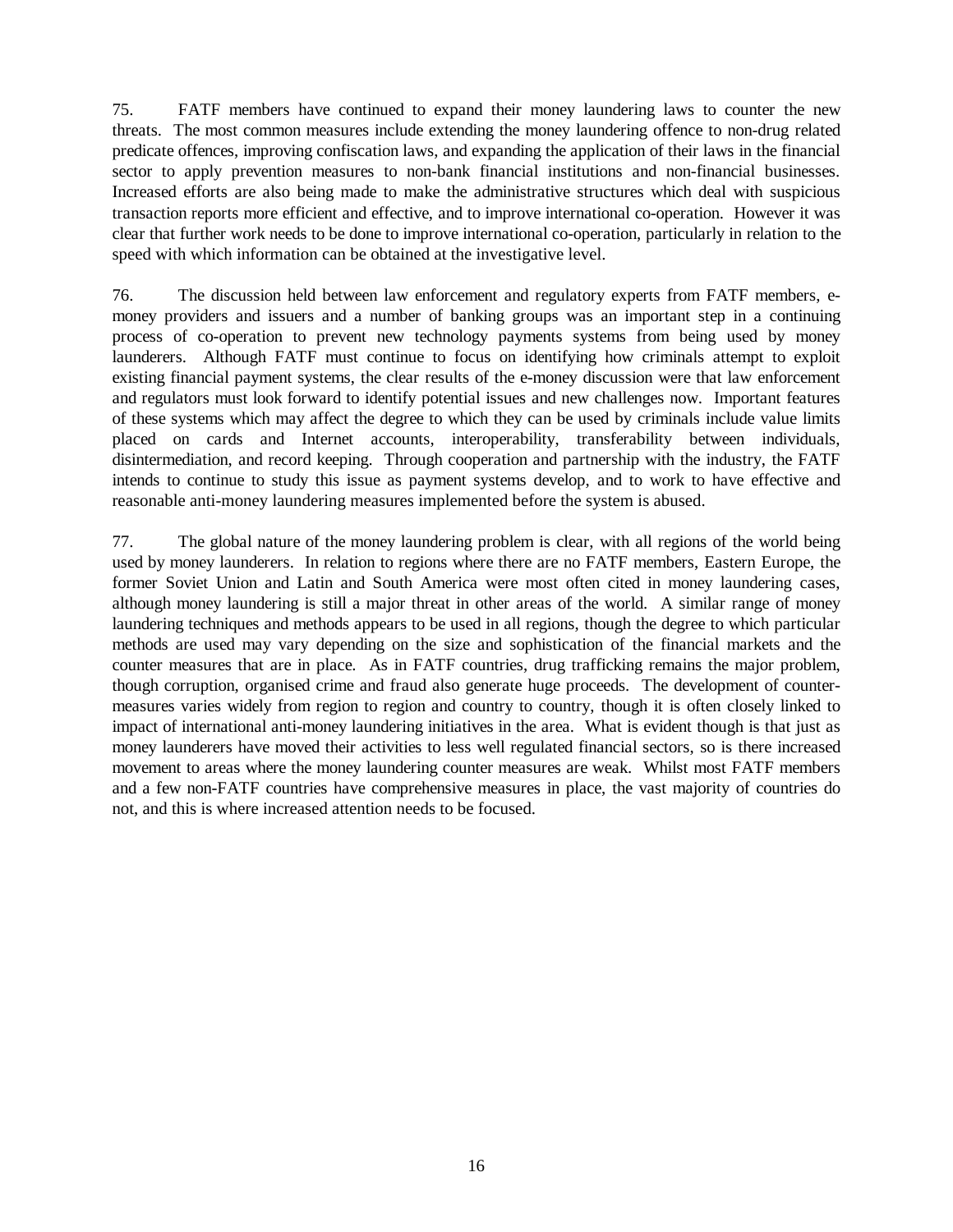#### **ANNEX TO THE FATF REPORT ON TYPOLOGIES - ISSUES CONCERNING NEW PAYMENT TECHNOLOGIES**

#### **I. INTRODUCTION**

#### **A. General**

1. Following the adoption of new Recommendation 13 of the revised Forty Recommendations - "Countries should pay special attention to money laundering threats inherent in new or developing technologies that might favour anonymity, and take measures, if needed, to prevent their use in money laundering schemes" - this years typologies exercise started the process of addressing the issue. One of the purposes of the 1996-1997 FATF Typologies meeting held at the Organisation for Economic Co-operation and Development (OECD) in Paris on November 19 and 20, 1996, was to establish a dialogue among FATF members and leading international developers and providers of electronic banking and cash payment systems. Further, it was to provide representatives of the financial private sector an opportunity to answer questions regarding the operation of these systems and discuss issues of mutual concern with the international law enforcement and regulatory communities. The meeting followed on a FATF hosted meeting held in January 1996, called the Financial Services Forum, where representatives from governments and the private bank and non-bank sectors met to discuss anti-money laundering measures, including the issue of alternative payment systems.

2. The act of money laundering, while a crime in most countries, only occurs after an initial crime has been committed (such as fraud, drug trafficking, counterfeiting or any other specified unlawful activity which generates proceeds which need to be laundered). Further complicating the detection of this activity is the fact that the means by which the funds are laundered are not only legal, but commonplace activities such as opening bank accounts, purchasing monetary instruments, wiring funds, and exchanging currencies in international trade.

3. Electronic money (e-money) has the potential to make it easier for criminals to hide the source of their proceeds and move those proceeds without detection. And, it is safe to assume that if these new systems develop in such ways as to somehow better suit the criminals' needs than existing payment systems, they will use them.

#### **B. Typologies Meeting**

4. Therefore, while the Typologies Exercise concentrated specifically on money laundering, it was important to consider law enforcement concerns with respect to other crimes created by changes in payment systems technologies. For example, any type of financial institution, including an e-money system, could be extremely secure and resistant to compromise and in compliance with specified reporting/recordkeeping requirements, yet still could be used at any phase of the money laundering cycle.

5. Increasingly, FATF has been seeking to develop ways to increase co-operation with the private financial services sector. This approach becomes even more important with the advent of new e-money systems. Private sector experts invited by the FATF to the Typologies meeting presented an overview of the current technology developments in these payment systems and discussed the issues raised by law enforcement with respect to money laundering. The goals were to increase the knowledge of the FATF about the operations of these systems, advise the industry of law enforcement's potential concerns, and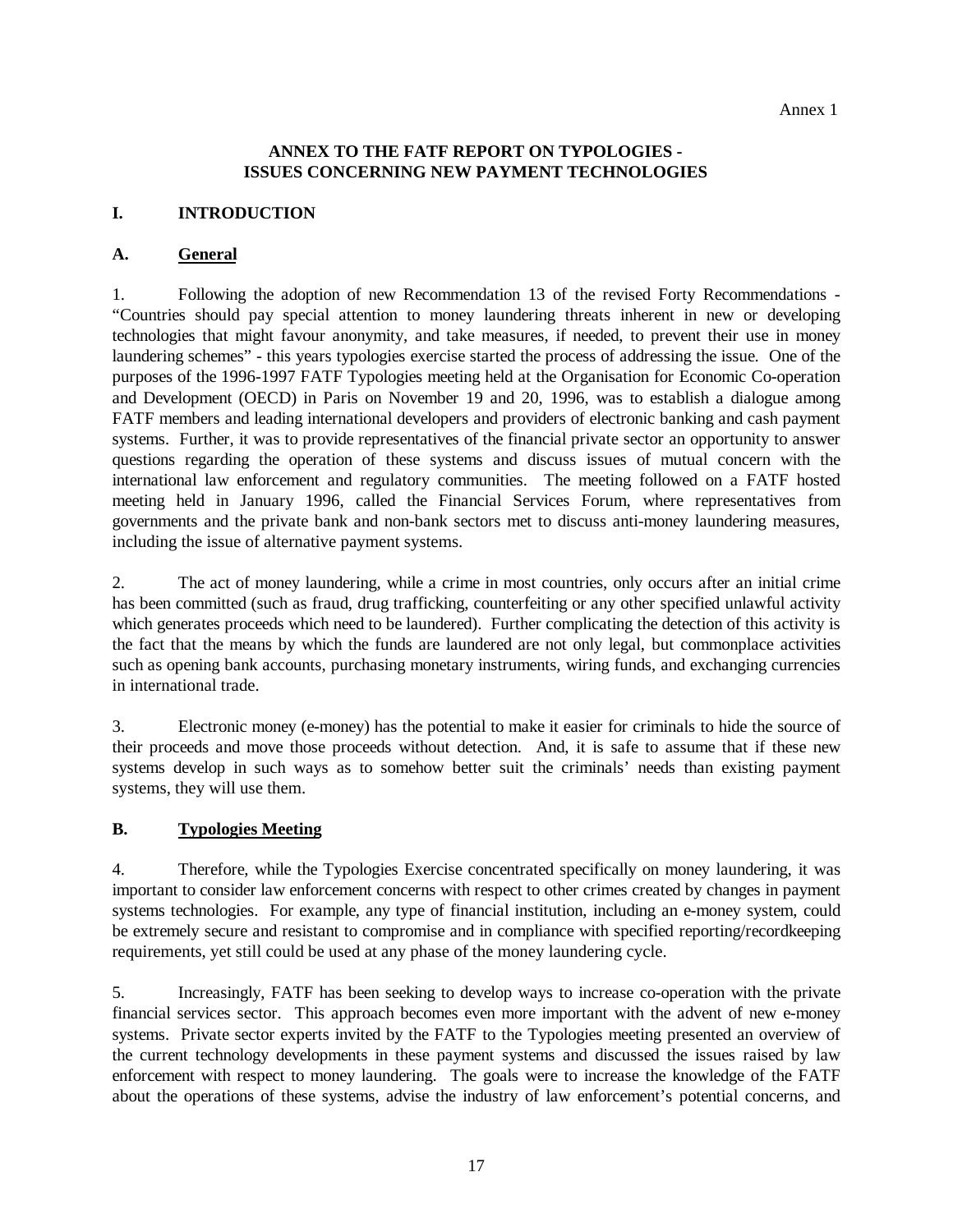ascertain what steps FATF and the industry could take together to ensure that these systems are developed in ways that minimize their potential abuse by criminals.

# **II. IDENTIFICATION OF ISSUES AND COVERAGE OF FATF RECOMMENDATIONS**

6. The application of new technologies to electronic payment systems is still in its infancy. How these systems develop will depend on a combination of the effectiveness and efficiency of these technologies, the market and consumer acceptance. It should be noted that to date, there have been no reported instances of money laundering through these systems. Therefore, it is premature to consider prescriptive solutions to theoretical problems. However, it would be a disservice to the public and the developers of these new e-money systems for law enforcement and regulators not to continue to frame the issues that should be considered as markets and technologies mature. Therefore, described below are the FATF's efforts to identify the current types of e-money systems and discuss how they relate to existing payment systems, the 40 FATF Recommendations and general law enforcement and regulatory concerns.

#### **A. Development of a Payment Services Taxonomy**

7. In the broadest sense, payment systems are simply mechanisms to improve the usefulness of money, especially its ability to function as a medium of exchange. Thus, if e-money systems improve the effectiveness and have the potential to be more cost effective as providers contend that they will, this could represent a significant change in the way in which financial transactions will be conducted in the future. 1

8. While to date, these new payment systems are focusing on low value consumer/retail transactions, it is prudent to recognise their potential broader impact. The technology exists which could permit these systems to combine the speed of the present bank-based wire transfer systems with the anonymity of currency. This combination has the potential to make wire transfer equivalents anonymous and permits currency to move around the world in seconds. E-money transactions also could be effected in multiple currencies without limits and conducted entirely without intermediaries.

9. Currently, there is no formally adopted international terminology with respect to e-money systems. Payment or transaction systems that use technologies such as stored value cards, "smart cards," and the Internet are often referred to by a variety of terms: "e-money," "digital cash," "cybermoney," "cybercurrency" and "cyberpayments." Often, the same term may have a different meaning depending upon context and circumstance.<sup>2</sup> Nevertheless, for purposes of discussion, three approaches to these new technologies were identified: stored value cards, network-based systems and hybrid systems.

#### *(i) Stored Value Cards*

 $\overline{a}$ 

10. Stored value cards use either magnetic, optical or chip technology. Although the value on magnetic and optical technology cards can be increased, they are not really considered viable vehicles for emoney due to limited security. The current state-of-the art in card technology is a card that uses a microchip, as the chip provides greater security and is portable. Microchips are much more difficult to

<sup>1</sup> Cyberpayments: An Introductory Survey, the Financial Crimes Enforcement Network, U.S. Department of the Treasury, September 27, 1996.

<sup>2</sup> The October 1996 report prepared by the Bank For International Settlements (BIS) entitled: Implications for Central Banks of the Development of Electronic Money provides definitions and terminology. However, for purposes of the FATF Typologies Exercise , the terminology outlined in Section II of this paper was used.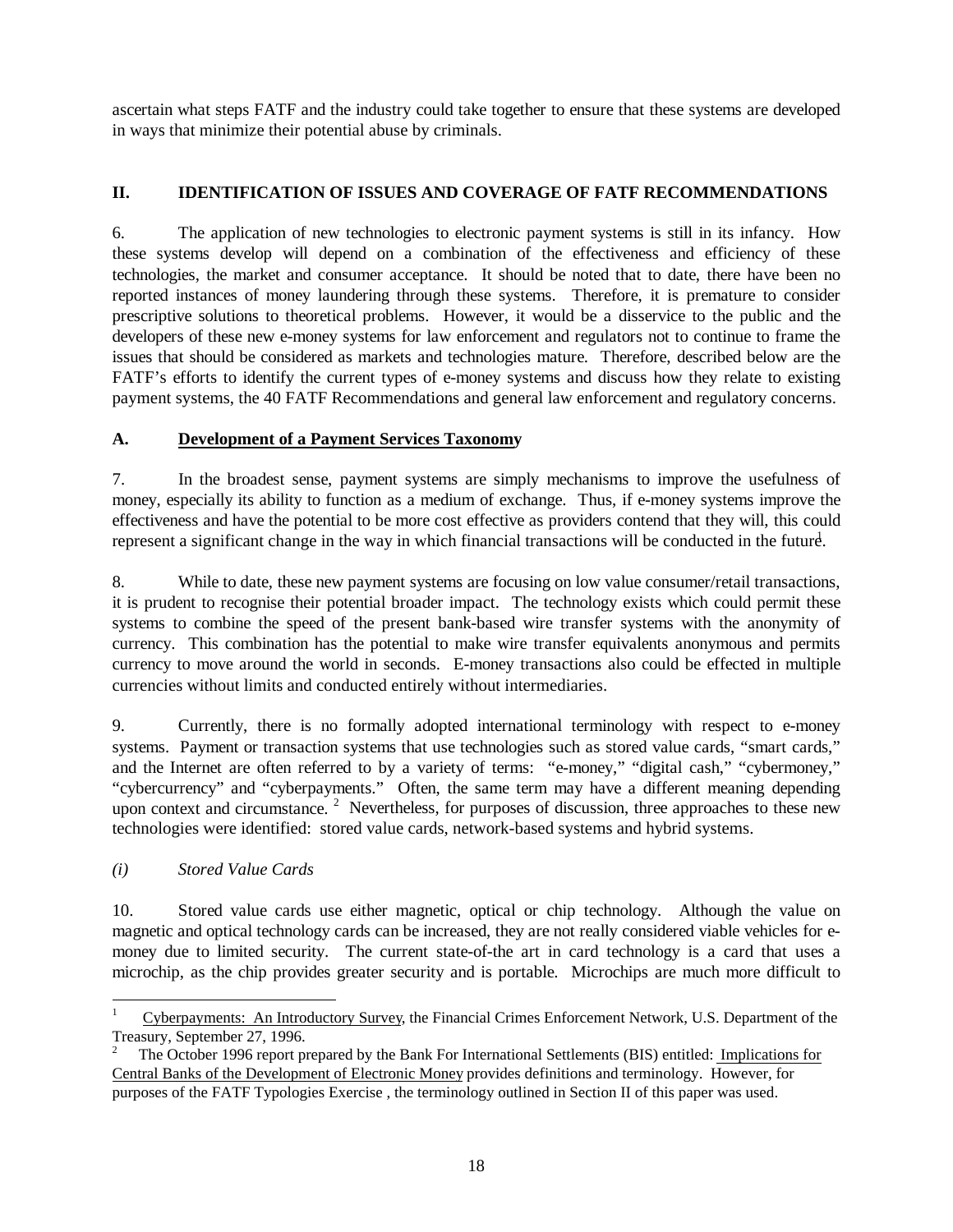counterfeit or tamper with than optical or magnetic strips. This higher level of security makes such cards a much more acceptable "substitute" for physical currency. With these types of stored value cards the transfer of value takes place at the time and the place of the transaction; therefore, there is no operational need for immediate authorisation.

11. Some e-money systems use a variety of devices to facilitate transfers of value from one card to another, creating a decentralised network of payments. Some systems maintain records of each transaction (accounted), whereas it may be possible in some systems for individuals to authorise the transfer of "value" from one card to another "off-line" without authorisation (unaccounted).

#### *(ii) Network-Based Systems*

12. Some e-money systems use the Internet as the means of transfer. The global nature of the Internet removes the need for face-to-face meetings and allows anyone to perform a transaction with anyone else from anywhere in the world. Some systems require that there be an account held at a financial institution through which the value clears. Other systems contemplate the use of digital value or tokens, where the value is purchased from an issuer then stored on the computer rather than held in an account. The widespread availability of advanced cryptography makes it possible for these transactions to be completely secure. Even when a transaction leaves an "electronic trail" as it makes its way through the Internet, it may not necessarily be traceable back to a particular person or entity. These systems provide broad access, and their portability does not rely on physical transportation.

#### *(iii) Hybrid Systems*

13. All of these e-money systems employ sophisticated technologies to provide what are indeed very basic retail needs. The interrelationship of the different features and the rapid move toward system interoperability (where stored value cards and/or network-based systems are compatible with and accepted by each other) makes it difficult to identify distinct categories. Systems are now being developed that would allow stored value cards to be used interchangeably, regardless of issuer. Other developing systems would permit cards to be used in connection with network-based systems.

#### *(iv) Main Characteristics of E-Money Systems*

14. It is premature to make judgments about the extent to which any of the new payment systems discussed here will ultimately differ in kind from present-day systems. However, for purposes of discussion, there are some distinguishing characteristics among existing payment systems and e-money systems as well as among e-money systems themselves. Chart 1 in Appendix I lists "Some Simplified Generalizations" to help frame the current discussion.

15. Furthermore, the current distinctions between delivery of payment services via chip-cards and software-based Internet payment schemes are vanishing. E-money developers are designing chip-card interfaces for personal computers (PCs) that would facilitate the transfer of value from a chip-card to a PC. Since the development of these systems is dynamic and evolutionary, the most effective way to distinguish among systems is to focus on the issuing entity and whether the systems operate in an open or closed environment. The diagrams in Appendix II illustrate four e-money system models:

• Merchant Issuer Model - Card issuer and seller of goods and services are the same. Example: the Creative Star farecard used by riders of the Hong Kong Transit system.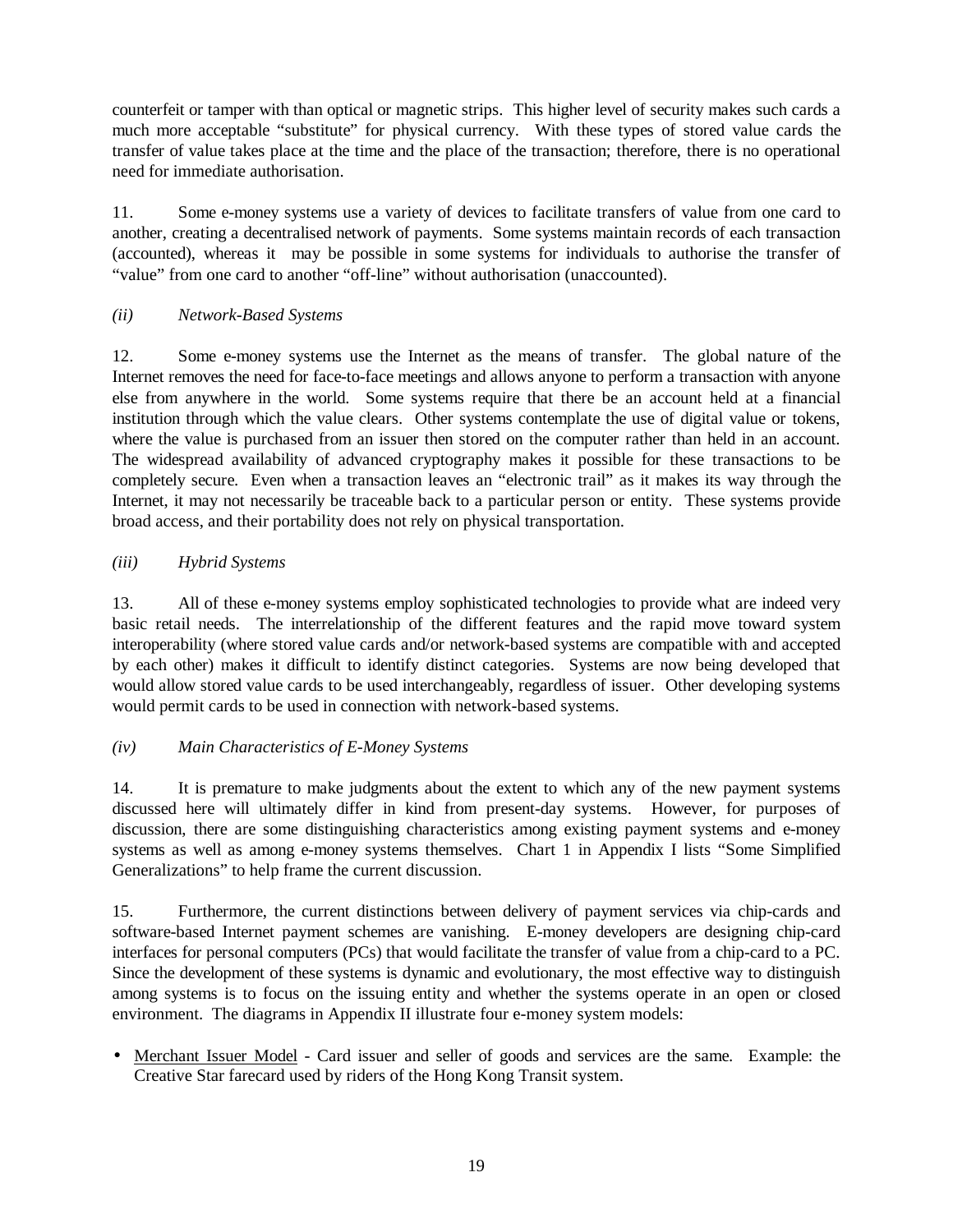- Bank Issuer Model for Closed and Open Systems Merchant and card issuer are different parties. Transactions are cleared through traditional banking mechanisms. Example: Banksys' Proton card in Belgium and the Danmont card in Denmark.
- Non-Bank Issuer Model In these systems users would buy electronic cash from issuers using traditional money and spend the electronic cash at participating merchants. The issuer will subequently redeem the electronic cash from the merchant. Example: CyberCash's electronic coin product.
- Peer-to-Peer Model Bank or non-bank issued electronic cash would be transferable between users. The only point of contact between the traditional payments system and electronic cash would be the initial purchase of electronic cash from the issuer and redemption of electronic cash from individuals or merchants. Example: Mondex System.

16. This move toward interoperability makes it even more important that the way in which these systems are described and defined is done carefully. Definitions that are too broad might include services that are not really e-money and, therefore, of no particular interest or concern to law enforcement. Definitions that are too narrow, for example, by company as opposed to characteristics, will provide a different but equally important problem as certain systems may not be recognised until much later. Such scenarios could result in governments and providers taking action after the systems are implemented which is neither efficient nor cost effective. The FATF Typologies group agreed that it was important to continue a dialogue with the industry to ensure that there is an adequate understanding of the principal characteristics of these systems and their application to the FATF Recommendations and law enforcement and regulatory concerns.

#### **B. Adequacy of Current Regulatory/Policy Initiatives**

# *(i) Disintermediation/Changing Role for Necessary Intermediaries*

17. Historically, law enforcement and regulatory officials have relied upon the intermediation of banks and other regulated financial institutions to provide "choke points" through which funds must generally pass and where records would be maintained. In fact, many anti-money laundering regulations as well as the FATF 40 Recommendations are designed specifically to require financial institutions to implement measures to ensure that a paper trail exists for law enforcement.

18. Recommendation 8 applies the FATF requirements to non-bank financial institutions. Recommendation 9 asks member countries to determine which other financial activities undertaken by nonfinancial businesses may be vulnerable to money laundering and, if so, to put in place effective controls.<sup>3</sup> E-money services probably could come under both of these recommendations.

19. Some e-money systems facilitate the exchange of financial value without the participation of a financial intermediary such as a bank. Thus, these systems tend to do away with the crucial "choke point" that aids law enforcement investigations. Therefore, as more becomes known about the operations of these systems, governments must identify what additional regulatory measures, if any, should be developed and implemented.

 $\overline{a}$ 3 Some examples listed in the Annex to Recommendation 9 of activities that could apply to e-money systems include accepting deposits and other repayable funds from the public, providing money transmission services, issuing or managing means of payment, and conducting foreign exchanges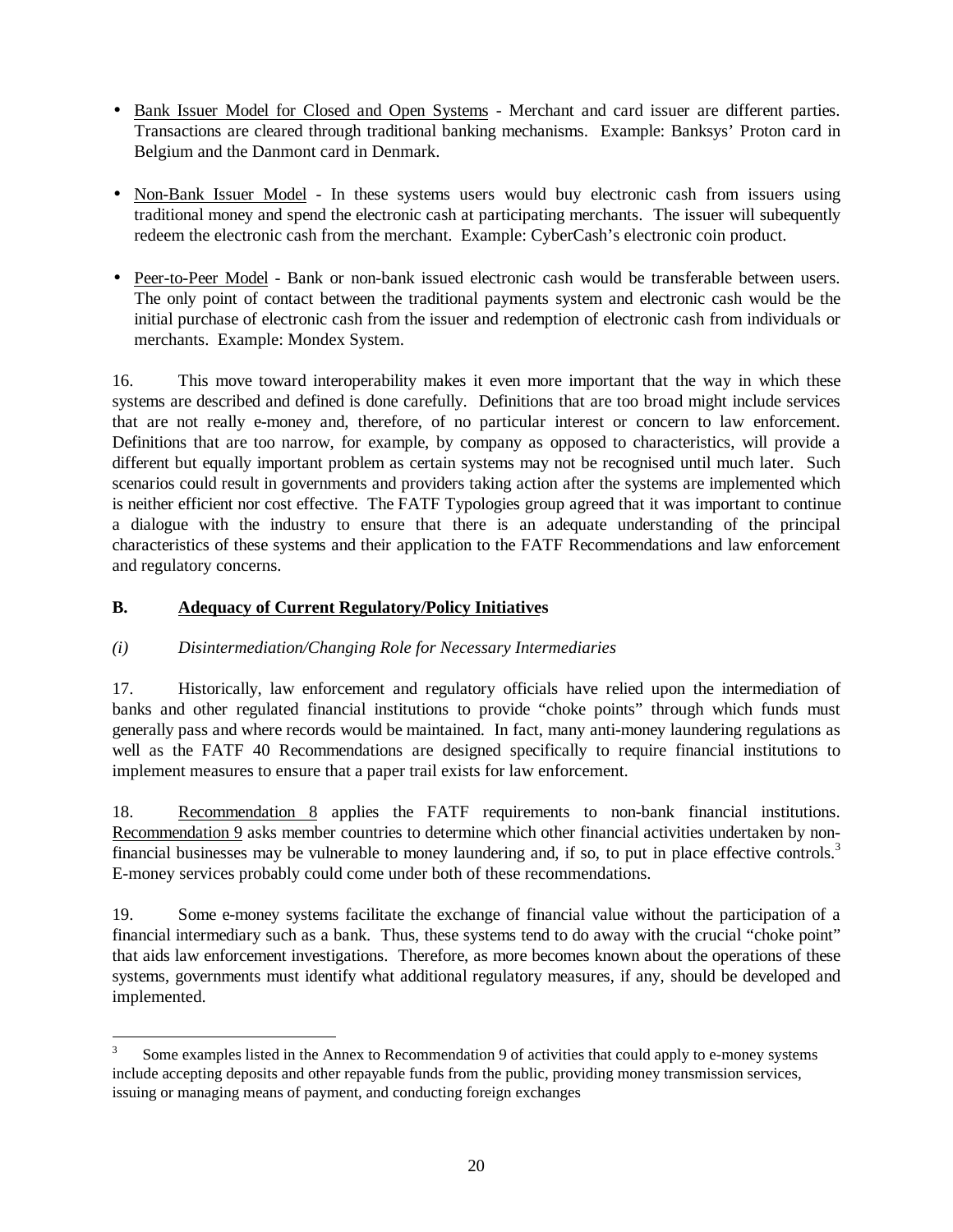#### *(ii) The Role of Regulatory/Administrative Authorities*

20. FATF Recommendations 26, 27, 28, and 29 describe the role of the regulatory or other administrative authorities with respect to evaluating and enforcing compliance with anti-money laundering measures. Another e-money issue is that some of these systems may be offered by entities who are not subject to existing established regulatory regimes. There is no consensus regarding the nature and extent of government oversight of e-money systems. Also, advancements in technology raise questions at to whether there is an effective or even feasible way to evaluate levels of compliance as are done currently with regulated financial institutions. The above-mentioned Recommendations assume such an ability.

# *(iii) Know Your Customer and Recordkeeping Policies/Identification of Suspicious Activity*

21. Electronic money systems might make it difficult to "know your customer" with any degree of effectiveness or reliability. On the Internet, the largest international conglomerate and the smallest garage business may be indistinguishable, and, in both cases, next to nothing may be revealed about the organisation's actual activities. How will e-money providers effectively know their customers and how can suspicious activity be identified from the large number of anticipated transactions?

22. Several Recommendations would be difficult to apply to some e-money systems. For example, Recommendations 10-12 require financial institutions to keep certain transactional records as well as to verify and record the identity of individual customers and authenticate the legal structure of business customers. Also, reasonable measures should be taken to obtain and record information about the true identity of persons on whose behalf transactions are conducted or accounts opened. All such records should be maintained for at least five years and made available to the appropriate authorities when necessary. How measures like these could be implemented by e-money systems is a key issue. Further, Recommendations 14-19 require that financial institutions identify and report suspicious activity and develop and implement anti-money laundering compliance programs.

23. The transferability of e-money has a potential effect on money laundering. Some systems only allow for the transfer of value from an individual to retailers or to issuers, while others have the ability to allow for the transfer of value between individuals. Some system developers view these peer-to-peer transactions as a means to make e-money more of a cash equivalent. Others believe that such a feature increases the likelihood of fraud and counterfeiting. One way that e-money providers may address this problem is to permit only low value purchases to be transferred between individuals.

24. Value limits also have a potential effect on money laundering. Systems differ in the amount of value that may be held by an individual or a retailer on a chip or other device. While most tests of e-money systems have established limits ranging up to the equivalent of US\$1,000, the technology exists to transact unlimited amounts.

25. Nevertheless, issuers probably would limit values stored on each device to reduce the risks of fraud. E-money systems could establish need-based limits which would be determined by commercial and market factors. For example, a retailer may have a larger value limit than an individual or even other retailers depending upon the volume of business. There also may be expiration dates that only permit value to be stored for a particular period of time before it would be necessary to re-clear the value with the issuer or deposit it back into an account. Or, electronic value could be programmed to expire after a certain number of transactions.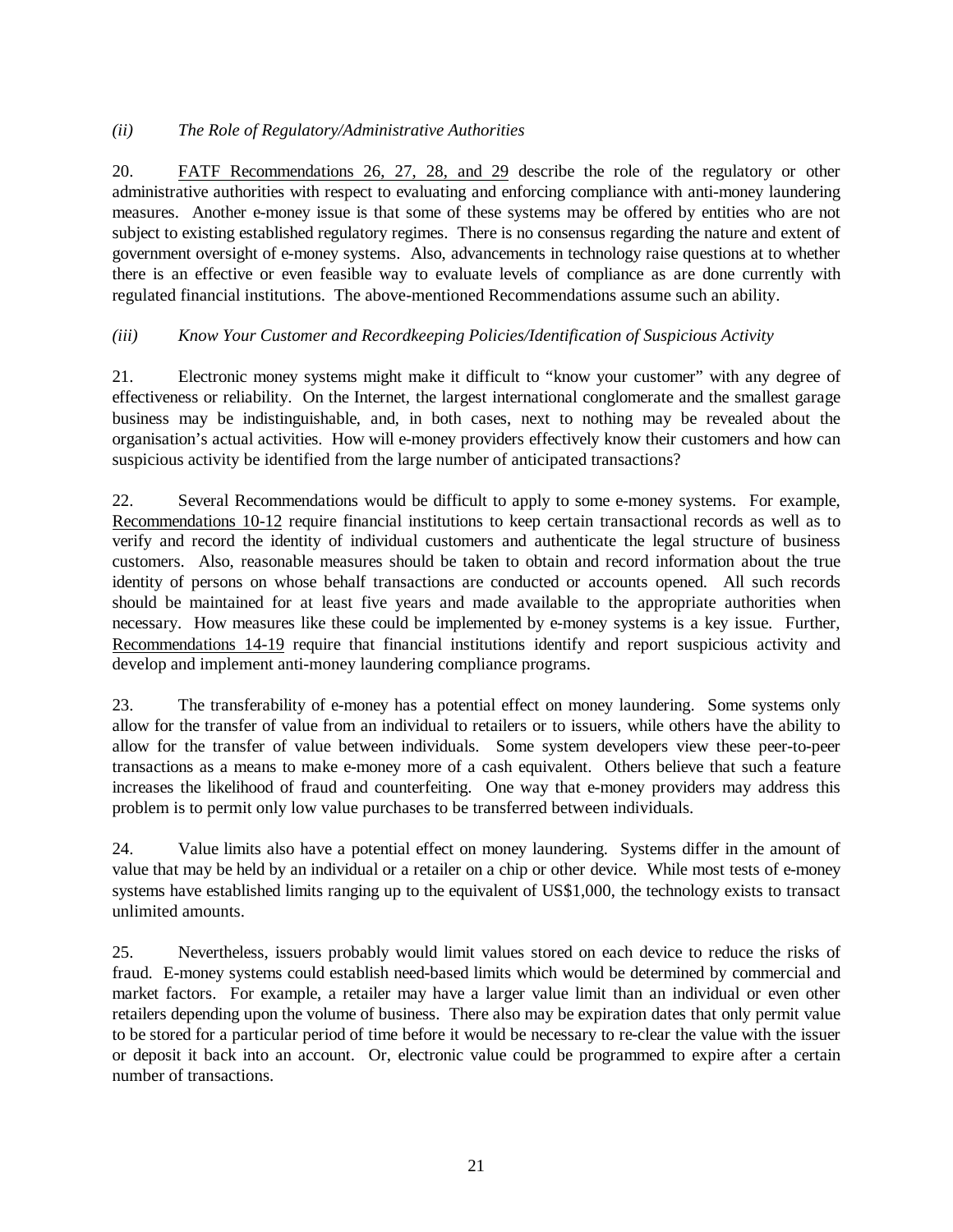26. However, as with currency, monetary instruments and wire transfers, money launderers can be expected to exploit whatever limits are set, just as they do now by structuring transactions under currency reporting limits, obtaining multiple cards, using multiple names or employing multiple issuers.

27. The level of recordkeeping is an important law enforcement concern. Systems vary in the records kept both of individual transactions and of ownership. Some systems require very limited records while others maintain detailed records in a centralized database.

28. Transaction records: Transactions between individuals realistically cannot be centralized. And, even if technologically feasible, a record of each and every transaction would be cost prohibitive and provide huge masses of data of no commercial or law enforcement value. Detailed recordkeeping also has the potential to decrease customer acceptance because of privacy concerns. However, certain customers may want records of their transactions, and there may be records that e-money system operators keep for their own business purposes as well as to protect against fraud which could be employed also to combat money laundering.

29. Ownership records: Some systems would offer stored value cards through vending machines while others contemplate requiring that an account be opened and the owner identified in order to perform transactions. Obviously, the fewer records maintained, the more attractive the system might be to criminals.

#### *(iv) Establishing A Balance Among Individual Privacy, Public Need For Security, And Legitimate Law Enforcement/Regulatory Access*

30. The speed, security, and anonymity of e-money systems are positive characteristics that have the potential to protect the systems from compromise. However, these same characteristics may make these systems equally attractive to those who seek to use them for illicit purposes. Security and anonymity preserve privacy, which may be a vital component of effective and competitive business, yet have the potential to impede a law enforcement investigation from detecting illegal transactions. Further, Recommendation 2 states that financial institution secrecy laws should be conceived as to not inhibit antimoney laundering measures.

# **C. Effectiveness of Traditional Investigative Techniques and Analysis**

31. E-money technologies will have an impact on the effectiveness of existing investigative techniques for financial crimes. These techniques were developed based on certain assumptions, such as the use of banks to make certain transactions, the ability of a financial institution to monitor its customers' activities and the use of physical currency. E-money systems challenge not only these assumptions about the nature of banking but also the way in which investigations are conducted.

# *(i) Less Vulnerability to Detection*

32. The physical bulk of cash always has presented problems to the money launderer; it is not uncommon for money to be abandoned simply because it could not be moved quickly enough. E-money reduces the need for currency smuggling. Instead of a single shipping container or many false-bottomed suitcases, vast amounts of money could be transmitted instantaneously and securely with a few key strokes.

33. E-money systems create the potential to move money anywhere in the world without having to rely on a traditional depository institution as an intermediary. Funds could be moved to countries where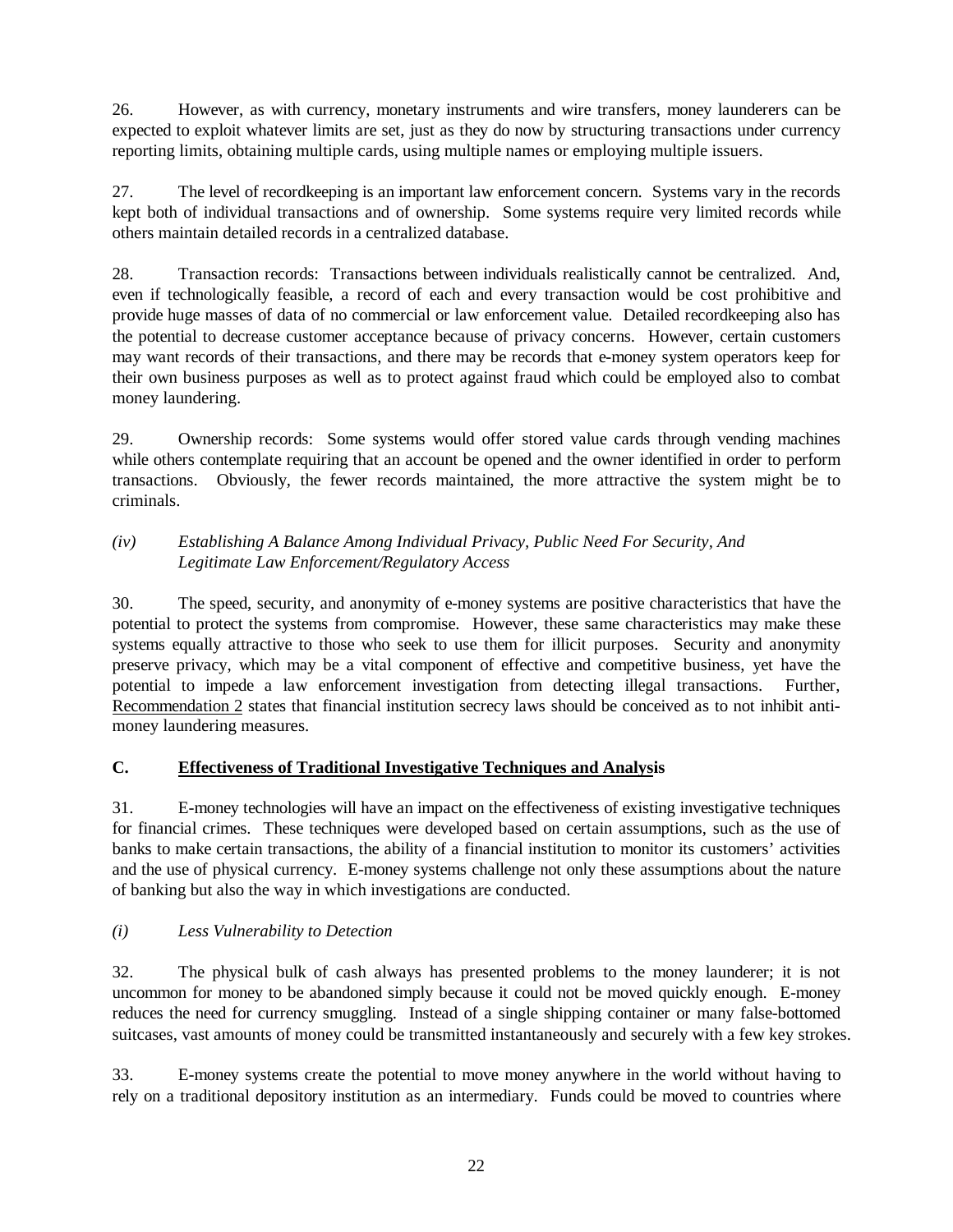money laundering enforcement is weakest. Also, cards that have very high value limits would be easier to conceal than cash. Recommendation 22 specifically suggests that countries consider implementing measures to detect or monitor cross-border transportation of cash and/or bearer/negotiable instruments.

# *(ii) Rapidity of Financial Transactions Makes Monitoring More Difficult*

34. The rapid movement of e-money (particularly over the Internet) will make it difficult for law enforcement to identify or track these fund transfers. Such payment systems combined with disintermediation also will make it difficult for regulators as well as law enforcement to establish programs to prevent money laundering.

# *(iii) Detection of Illegal Funds Hampered by Overall Volume of Activity*

35. Currently, only a small portion of the daily \$2 trillion worldwide volume of wire transfers is believed to be composed of illicit funds. Once e-money systems are used on a large scale, they also will handle a certain amount of these illicit funds. While it is not anticipated that e-money will consist of the same value as the wire system, it may consist of a larger volume of transactions, thus illegal funds may be even more difficult to find if only because of the sheer volume of funds circulating within the system.

36. The mass volume and the speed of processing of computerized data will make it difficult to develop indicators to detect suspicious activity. As an analogy, the Society for Worldwide Interbank Financial Telecommunications (SWIFT), a wholesale wire transfer clearinghouse, receives approximately 2.5 million messages per day, 580 million messages per year and has 135 member countries and 5,300 users. Also, SWIFT processes as many as a thousand transactions per second.<sup>4</sup>

37. Currently, on the Internet, there are an estimated 12.8 million host locations and 61.9 million users who generate more than a billion e-mail messages per month. These figures dwarf the SWIFT numbers and serve to illustrate how monitoring may be even more difficult in the e-money world.

38. Recommendations 23 and 30 suggest that countries consider recording aggregate cash flows and the utility of implementing a currency reporting regime. With e-money systems, the above would be difficult and probably very expensive to implement.

#### **D. International Jurisdictional Issues**

 $\overline{a}$ 

39. For those e-money systems are being designed to operate internationally and in multiple currencies, another challenge facing law enforcement is the difficulty in determining jurisdictional authority. The current regulatory and law enforcement framework relies on defined financial and geographic borders. The diminishing of international financial borders makes it even more necessary to enhance cooperation and coordinate efforts among nations to ensure that there are consistent policies and standards. Recommendations 20, 21, and 32 refer to measures which would increase the application of international standards.

<sup>4</sup> Source: Fraud Working Group of the Banking Federation of the European Union's (BFUE) Explanatory Note: Electronic Payments Systems and Money Laundering, September 30, 1996.

<sup>5</sup> Hosts and e-mail information obtained from the Network Wizards Survey, July 1996, from the www.nw.com web site. User statistics from Anamorph's statistics generator, December 1996, obtained from the www.anamorph.com web site.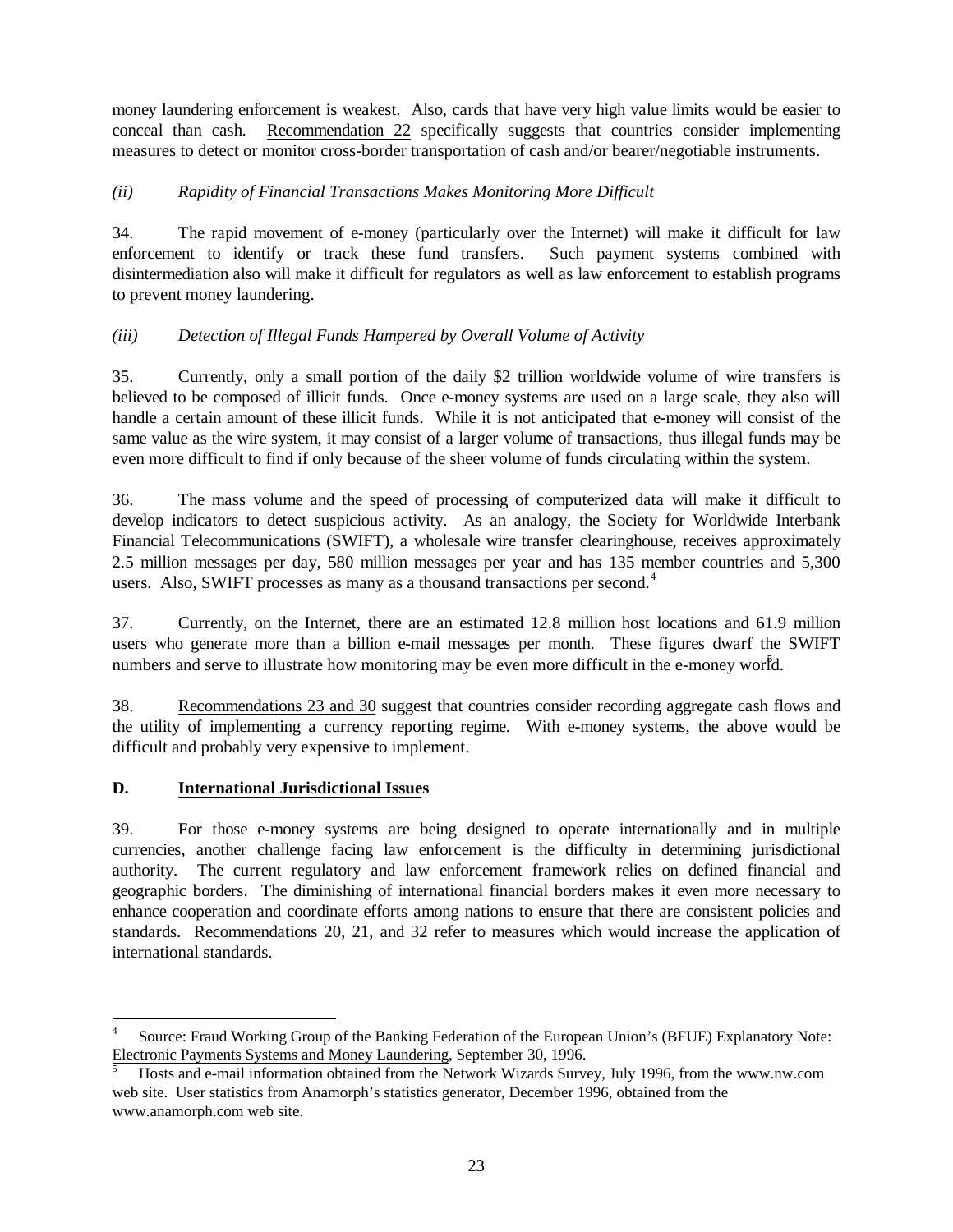#### **III. SUMMARY/FINDINGS**

#### *(i) Interoperability*

40. There is no single design feature by itself that will make an e-money system attractive to criminals. E-money providers will consider a variety of factors in choosing their long term features with customer acceptance and concerns for fraud among the highest priorities. The evolution and ultimate design of these systems will be a determinant as to how attractive they are to money launderers. The combination of features chosen by e-money systems is affected by a number of factors including the business choices which reflect customer acceptance and prudent operation, the choices made by competitors and the existing legal and regulatory environment.

41. Clearly, efforts must be made to distinguish between issues that require resolution as the systems are being developed as opposed to issues which can be resolved on a case by case basis after the systems are in place.

#### *(ii) The Role of Governments*

 $\overline{a}$ 

42. In the analog world of finance, the private sector through innovation and adjustment has addressed many concerns that governments have raised without the need to create new regulatory requirements. At the same time, the public and the industry look to governments to set standards and provide a foundation and a level playing field upon which the private sector can operate. This is particularly important in light of the globalization of finance.

43. The same is true in the new digital world. The private sector is committed to working to resolve potential policy issues that may emerge. Accordingly, governments must react carefully to take advantage of market place solutions where suitable while maintaining expertise in this area to be in a position to act appropriately.<sup>6</sup>

#### *(iii) Non-Bank/Non-Traditional E-Money Providers*

44. Without disrupting the development of these systems, law enforcement and regulatory agencies must consider the new challenges posed by e-money providers other than banks. This challenge goes beyond the potential for disintermediation to include such issues as what government entity will have responsibility for ensuring adherence to anti-money laundering measures? What will the measures be? And, given the advanced state of technology, is there even a feasible way to effectively evaluate compliance?

<sup>6</sup> An Introduction to Electronic Money Issues, prepared for the U.S. Department of the Treasury Conference: Toward Electronic Money & Banking, September 19-20, 1996, Washington, DC.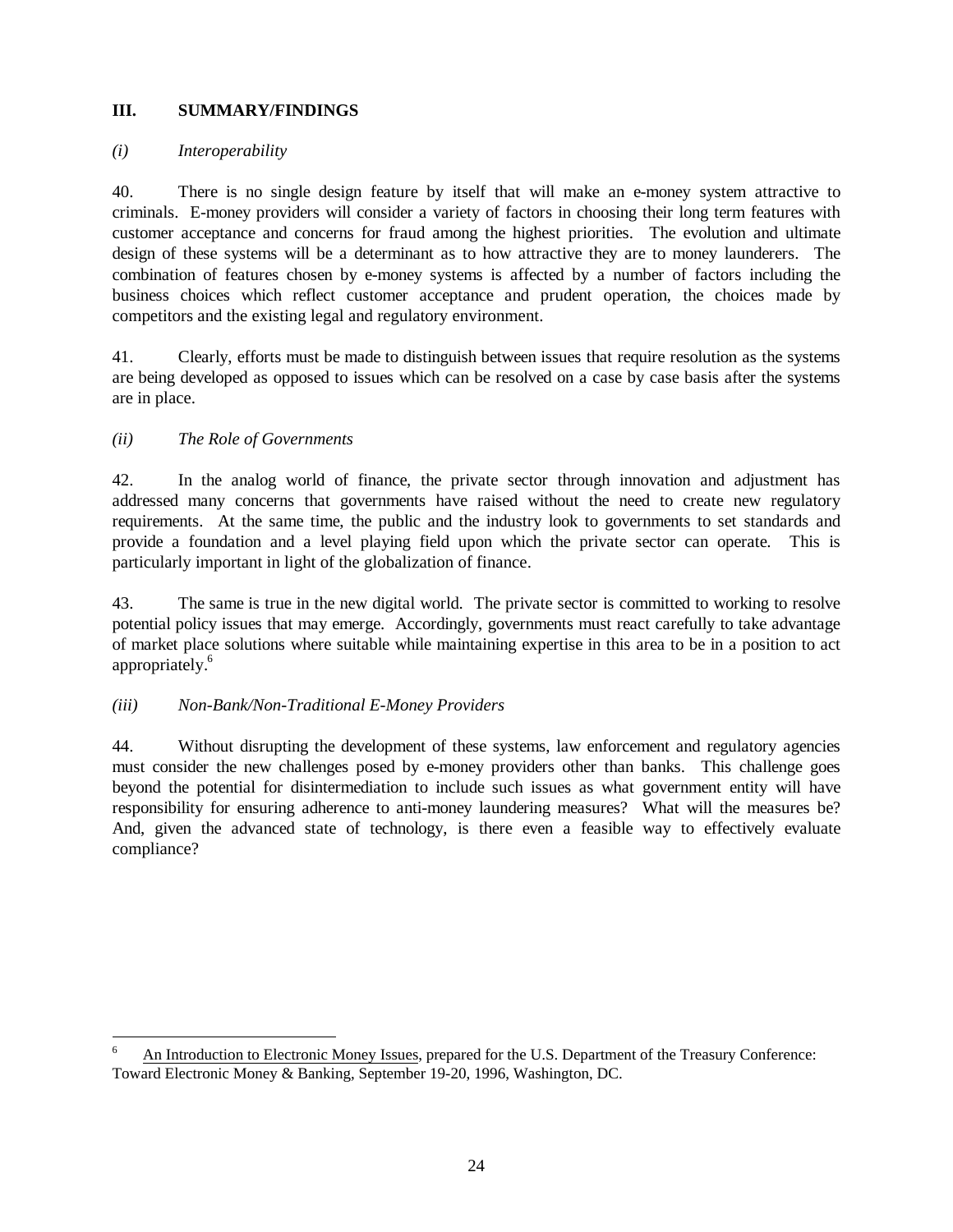#### *(iv) Law Enforcement Techniques*

45. Traditional law enforcement techniques and methods may become less effective or even obsolete. Law enforcement must begin to consider alternative approaches in addition to those in existence, to enhance their ability to prevent and detect money laundering as new payment system technologies gain world acceptance.

#### *(v) Balancing Anonymity with Accountability*

46. There must be an appropriate balance between an individual's right to financial privacy and the legitimate need of law enforcement and regulatory authorities to prevent and detect crime. The FATF has tried to achieve this balance as it has developed its Recommendations covering the existing financial services industry, but new technologies will create new challenges. Particular emphasis will need to be given to the practical ability of the providers to put measures in place without resulting in unnecessary costs and burdens.

47. The only effective way to do this is for the FATF to continue to work to bring law enforcement, regulatory agencies, and the private sector together to discuss issues of mutual concern. In this way, together we can develop effective and reasonable measures to prevent and detect financial crimes without impeding the commercial and consumer advantages of new technologies.

48. It was evident during the Typologies Exercise that the e-money industry wants and needs more feedback from governments in order to understand law enforcement concerns. This would enable them to incorporate possible solutions to perceived problems into their systems. It is also apparent that law enforcement must continue to reach out to the industry to increase its knowledge about the operations of these systems. FATF has a very valuable role and a major responsibility to continue to coordinate and facilitate communication between the e-money industry and the law enforcement/regulatory communities as well as among international organisations such as the Organisation for Economic Co-operation and Development (OECD), the Bank for International Settlements (BIS), the Basle Committee and others.

49. There are at present few, if any, statutes or regulations that specifically address e-money systems. Governments look to industry to keep abreast of the latest technological developments and in turn, must be willing to commit to provide adequate and timely feedback on responses and positions. Individual businesses or whole countries may compete to win customers by introducing e-money products and rules that have less stringent regulation. FATF should ensure a level playing field so that legitimate providers are not put at an economic competitive disadvantage.

#### **IV. APPENDICES**

Appendix 1 Chart 1: E-money Attributes: Some Simplified Generalizations for Discussion Appendix 2 Diagrams 1-4: E-money Payment Models.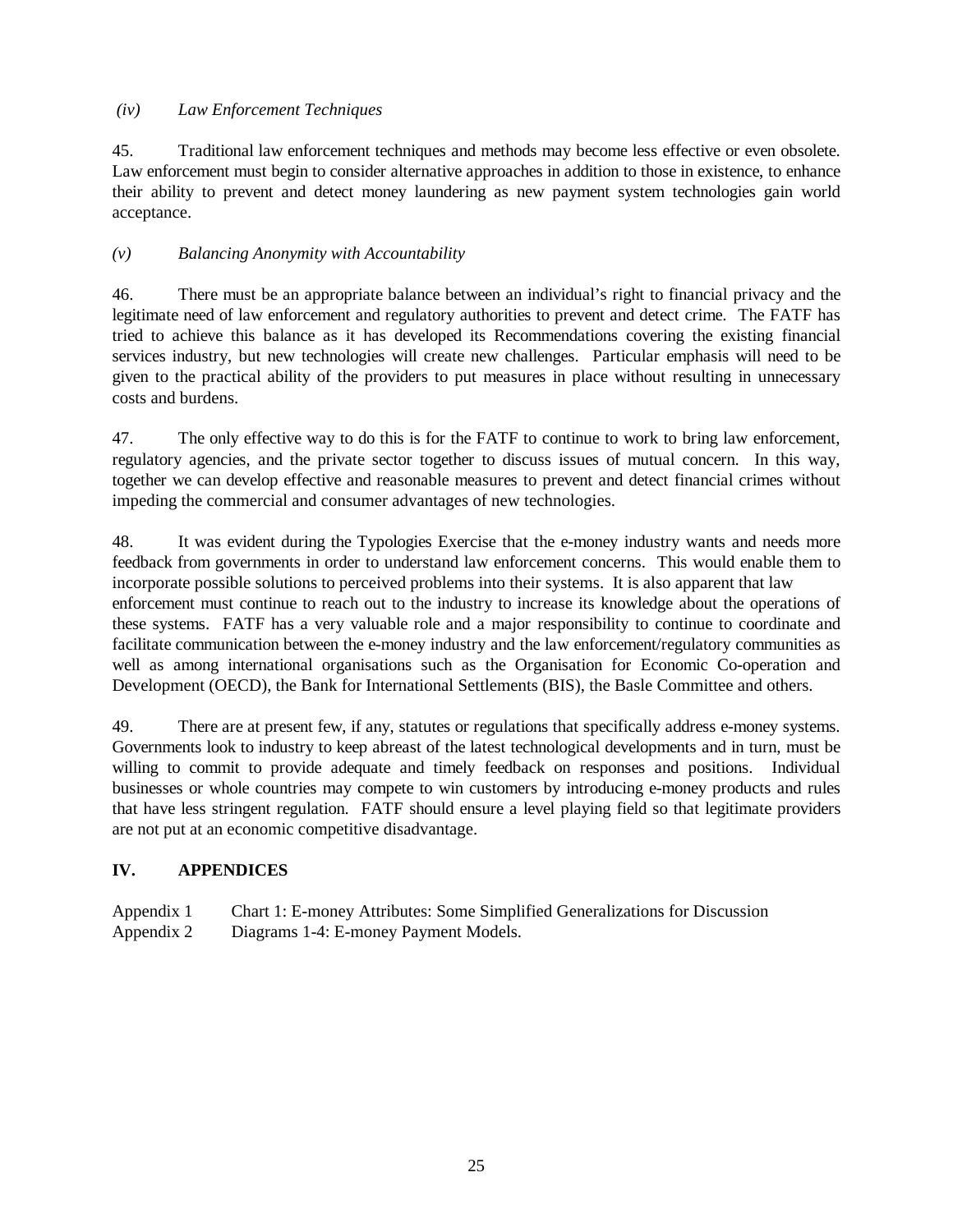#### **E-MONEY SYSTEMS ATTRIBUTES SOME SIMPLIFIED GENERALIZATIONS FOR DISCUSSION\***

#### **CURRENT PAYMENT SYSTEMS E-MONEY SYSTEMS**

High degree of central bank control Various national views re: control Highly structured supervision/regulation Highly, technical yet to be designed Large legal and policy literature Applicability of existing laws/regs undetermined Physical means of payment—checks, currency Intangible electronic analogs Huge infrastructure established worldwide Downsized, computer-based Relatively labor intensive **Relatively** capital intensive Relatively capital intensive High value infrastructure—brick and mortar Low cost decentralized facilities Bank-dominated wire transfers Personal computer transfers Check-dominated consumer payments Cybercurrency-dominated Velocity of money is low Velocity of money is high Bank-dominated intermediaries Non-traditional intermediaries Clearing mechanism required Clearing requirements reduced/eliminated Transportation—couriers, land, sea, air Telecommunications Worldwide use of certain currencies Easy currency exchange/one currency Serial numbers and bank records Enciphered messages Significant statistical data collection No methodology for money supply statistics Economic national borders Amorphous political & economic borders Defined jurisdictions Overlapping, unknown jurisdictions Generally non-refutable, standard methods of validation Evolving methods of transaction verification Fungible System specific convertibility to cash Authentication, established structure to verify authenticity Undetermined, system specific and may involve a third party

\*These examples refer to the United States and are included for illustrative purposes only: Source: Cyberpayments: An Introductory Survey, FinCEN, September 27, 1995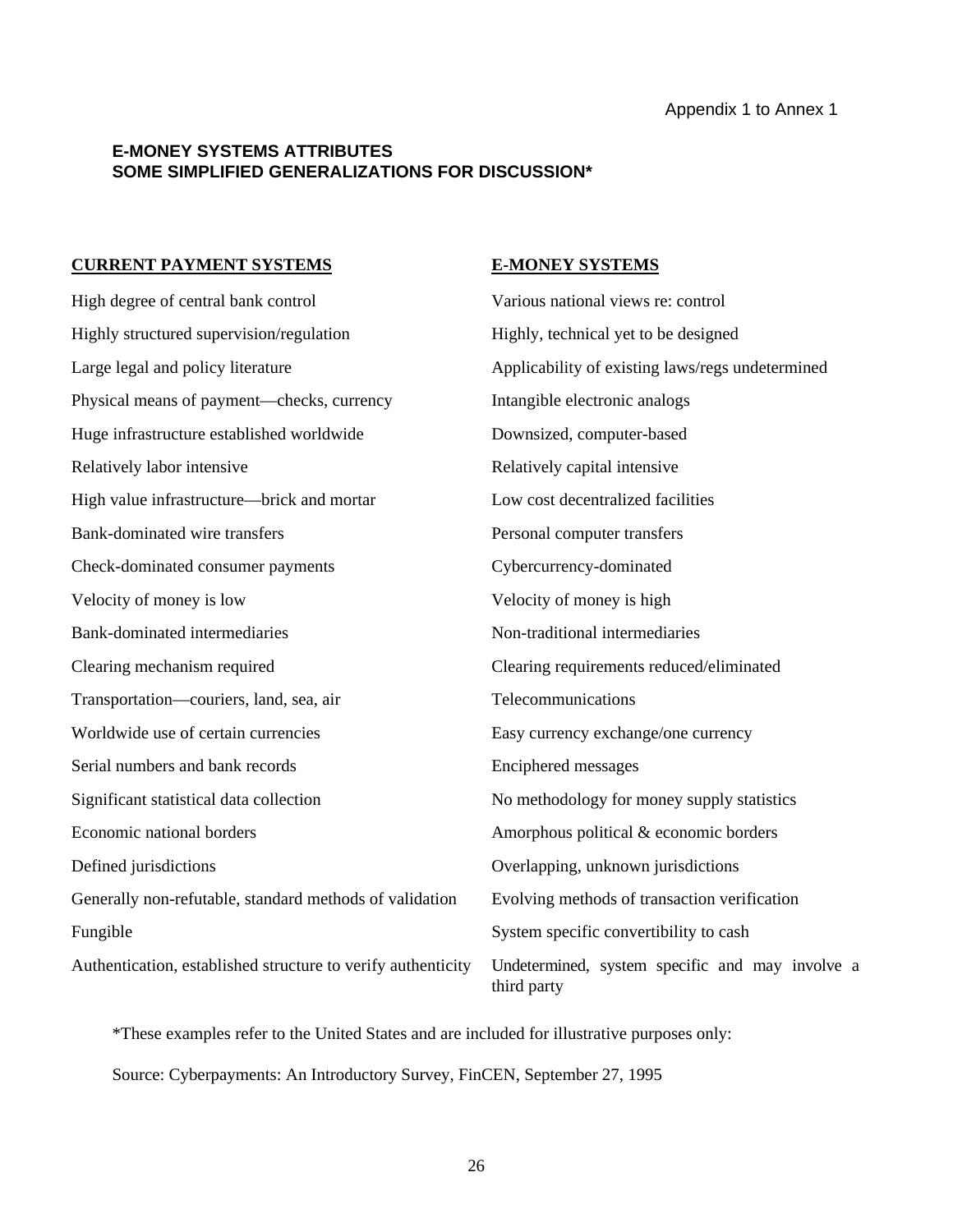

\*This example refers to the United States and is included for illustrative purposes only.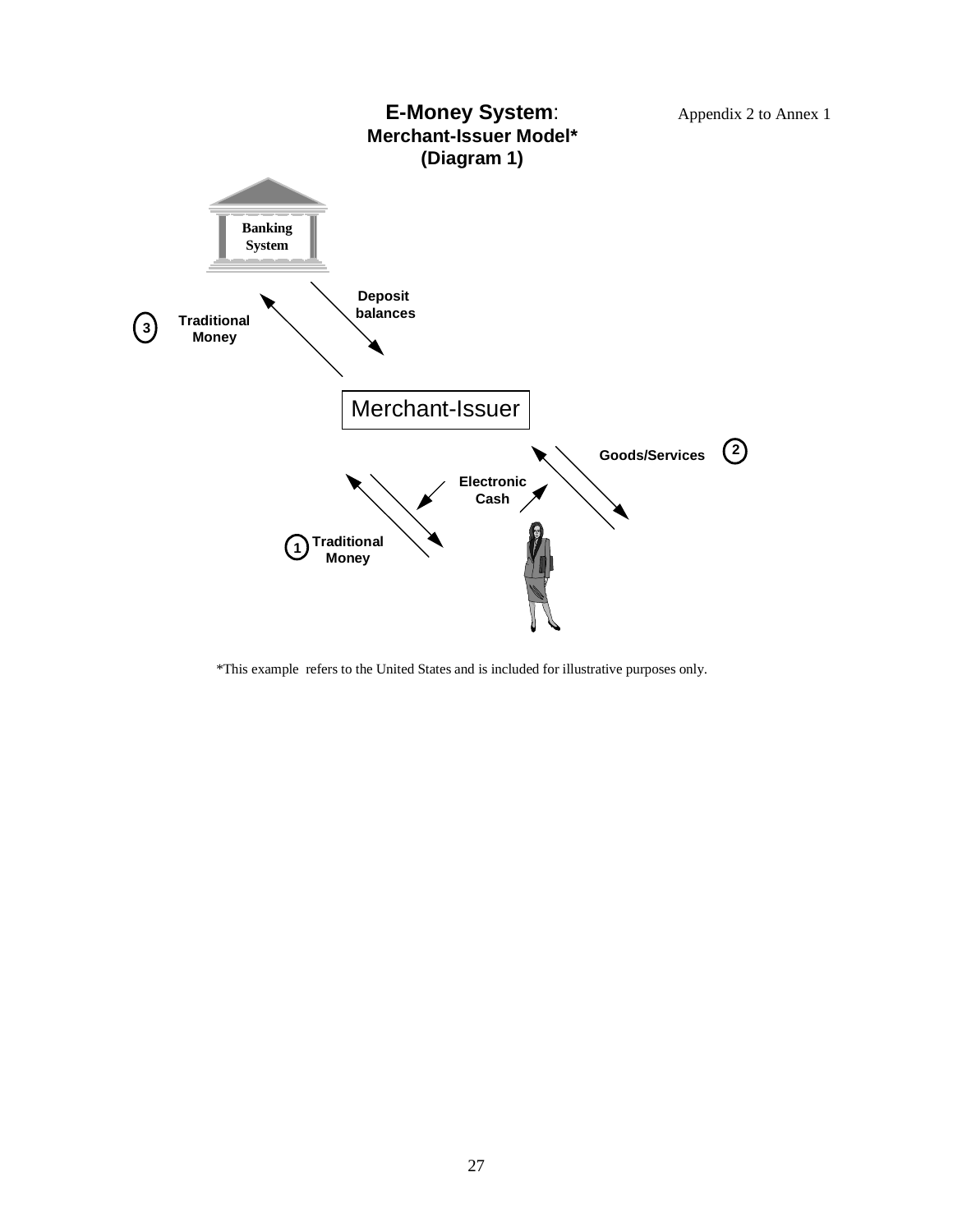

**E-Money System**: **Bank Issuer Model for Closed and Open Systems\* (Diagram 2)**

\*This example refers to the United States and is included for illustrative purposes only.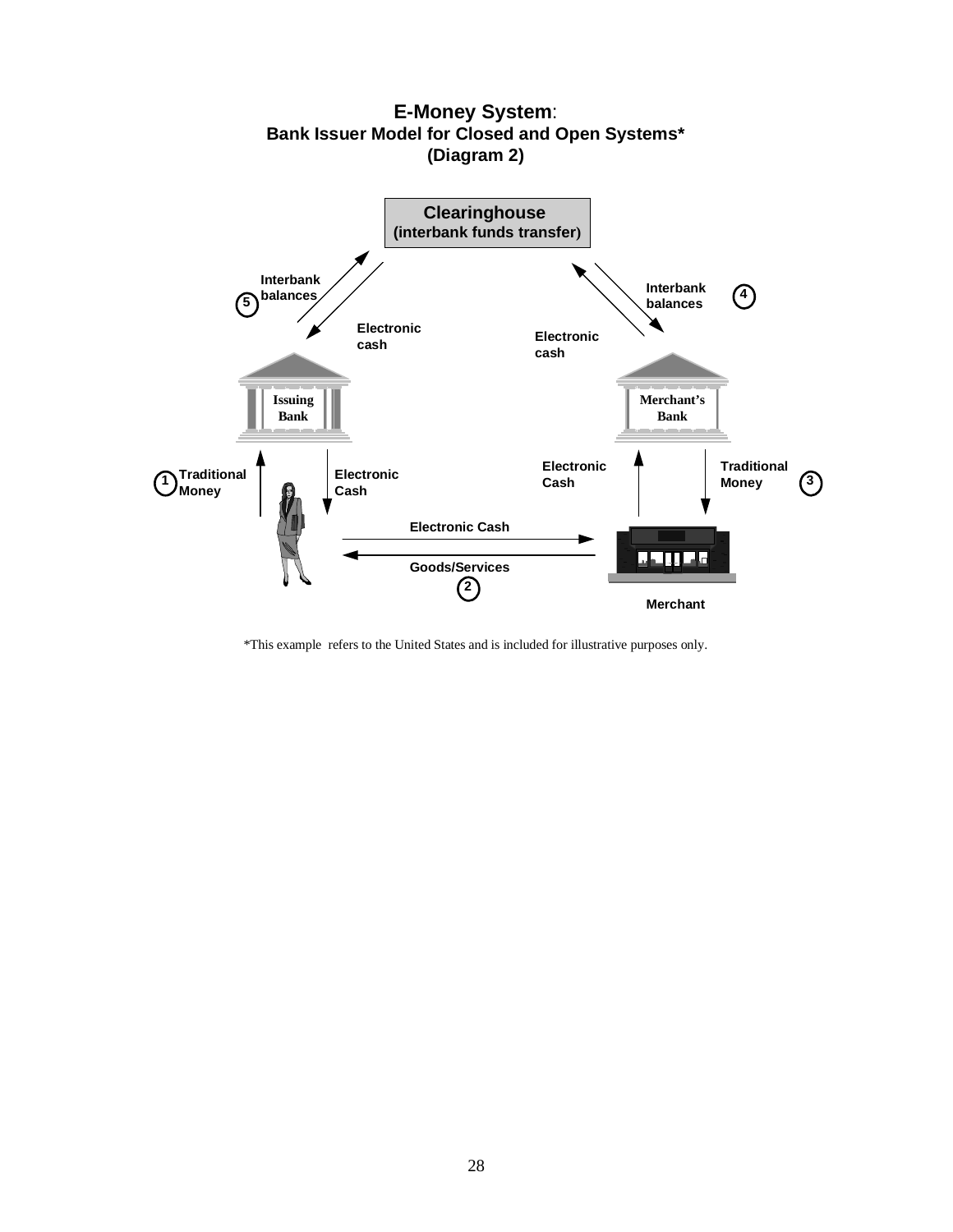

\*This example refers to the United States and is included for illustrative purposes only.